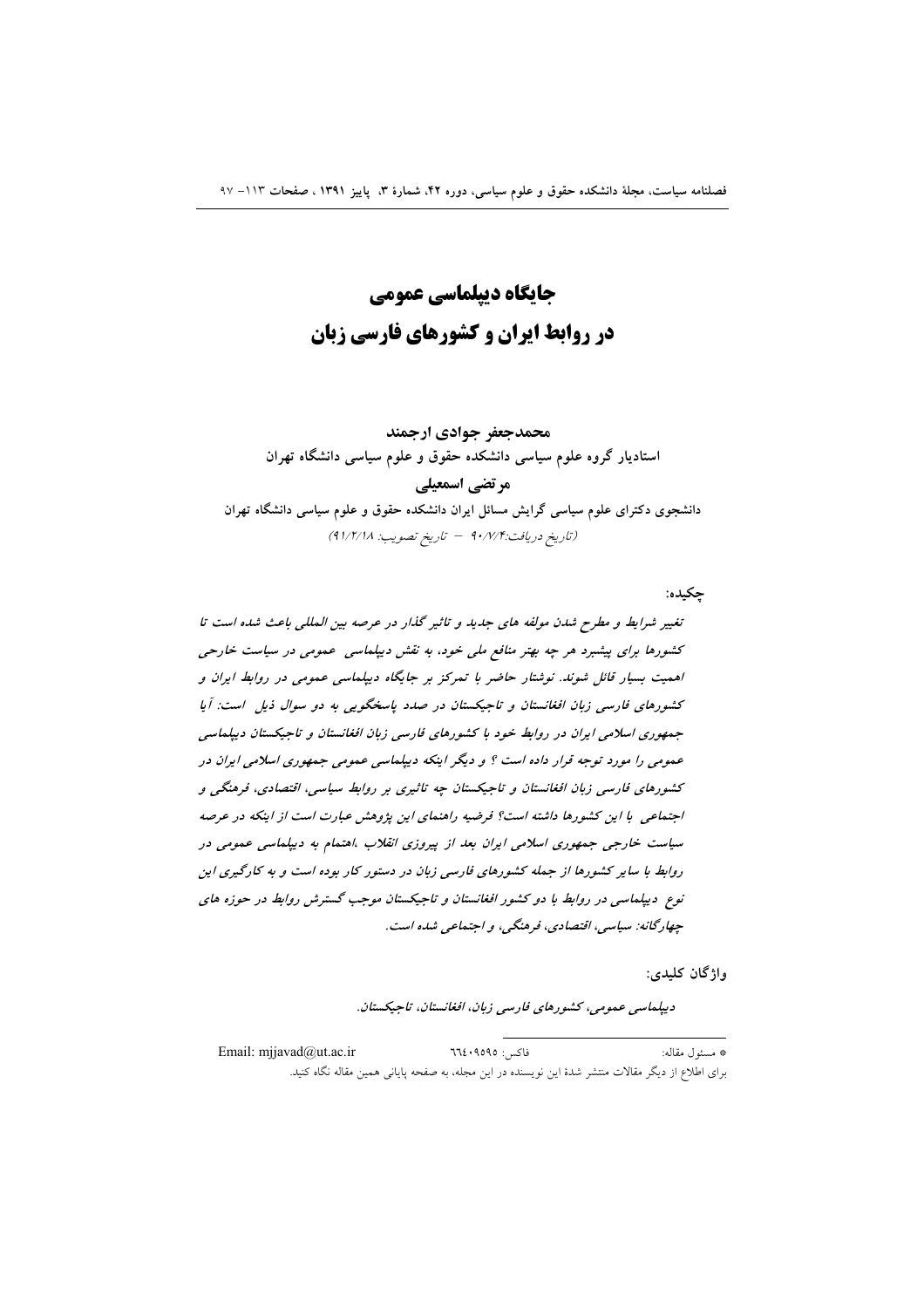مقدمه

عبارت «ديپلماسي عمومي» (Public Diplomacy) در حوزه مطالعات روابط بين الملل اصطلاحی است که در دهه ۱۹۶۰ عمدتاً برای توصیف جنبه های جدید دیپلماسی بین المللی رایج شد. اصطلاح دیپلماسی عمومی نخستین بار در سال ۱۹۶۵ در ایالات متحده آمریکا بوسيله آدموند گوليون (Admund Gullion) ، رئيس مدرسه «حقوق و ديپلماسي فلچر» در دانشگاه «تافتز» به کار گرفته شد و عبارت است از ارتباطات معطوف به منافع ملی یک کشور از طريق ارتباط با مردم خارج از مرزهاى جغرافيايي.

دیپلماسی عمومی به برنامه های تحت حمایت دولت اشاره دارد که هدف از آنها اطلاع رسانی یا تحت تاثیر قرار دادن افکار عمومی در کشورهای دیگر است. ابزار اصلی آن انتشار متن، تصاویر متحرک، مبادلات فرهنگی، رادیو و تلویزیون و اینترنت است( Wolf and 4:5)Rosen,2004). بر اساس تعریفی دیگر از چارلز کیگلی(Charles W.Kegly)، دیپلماسی عمومی به نوعی شکلی جدید از تبلیغات است که به معنای گسترش نظام مند اطلاعات به منظور تاثیرگذاری بر افکار عمومی است. وی ابزارهای نفوذ کشوری بر کشور دیگر را به دو دسته رسمی و غیر رسمی تقسیم می کند. بر این اساس دخالت آشکار نظامی زیر بخش نفوذ رسمی و کمک اقتصادی، کمک نظامی، دخالت پنهان اطلاعاتی و در نهایت نفوذ آشکار یا دیپلماسی عمومي زير بخش نفوذ غير رسمي بر شمرده مي شود (أشنا،١٣٨٣: ١٣٣-١٢٠). به طور كلي، دیپلماسی عمومی شامل دو بعد دیپلماسی فرهنگی و دیپلماسی رسانه ای/دیجیتال می شود که این دو به همراه ابزارها و شاخصه های خود روی هم کلیت دیپلماسی عمومی را شکل می دهند. دیپلماسی عمومی از طریق اقداماتی مانند انتشار کتاب و تشکیل کتابخانه ها ، پخش رادیو و تلویزیونی بین المللی ،برنامه های مبادلات آموزشی و فرهنگی، آموزش زبان، نمایشگاهها و جشنواره های هنری و اعزام هنرمندان نمایشی و اجرایی به خارج از کشور، ایجاد پایگاه ها و سایت های اینترنتی، مجلات الکترونیک، برنامه های سخنرانی و سی دی، برگزاری سمینارها و جلسات با تجار خارجی و چهره های شاخص دانشگاهی ،تولید فیلم، تئاتر، مبادله استاد و دانشجو ،خبرنگاران اعزامی و .....صورت می گیرد.

بررسی های انجام شده نشان می دهد که جمهوری اسلامی ایران در روابط بین المللی و سیاست خارجی خود همواره بعد مردمی و عمومی این گونه روابط را وجهه همت خود قرار داده و از ابتدا در کنار روابط رسمی با دولت های دیگر در جهت تبیین اهداف و دست آوردهای خود و مقابله با تبلیغات رسانه ای و رفع اتهامات علیه کشور و ارائه تصویری صحیح از خود در جهان از یکسو و پیشبرد منافع ملی و تحقق سیاست خارجی از سوی دیگر به ارتباط با افکار عمومی کشورهای دیگر توجه ویژه داشته است. در بررسی قانون اساسی و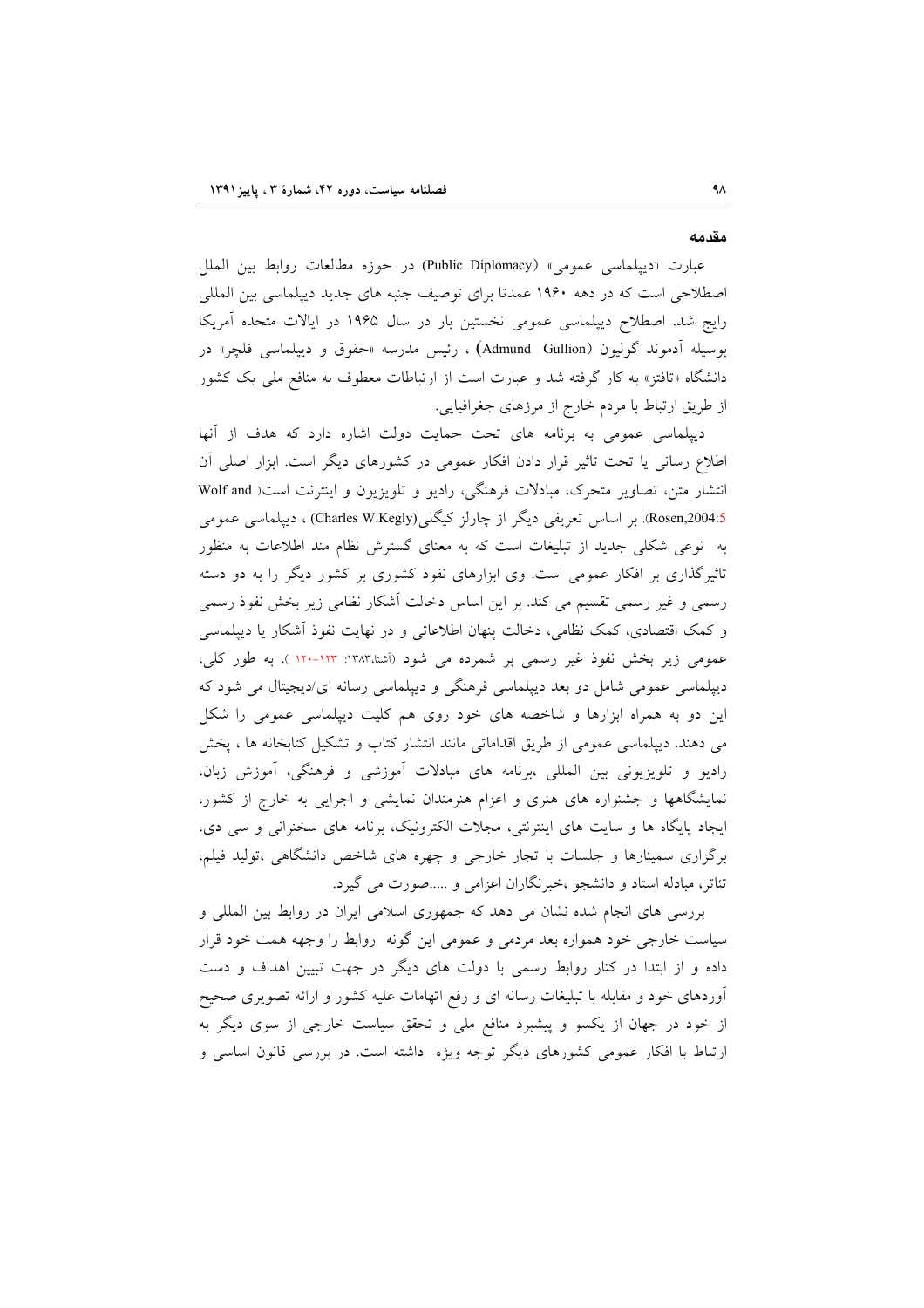همین طور سند چشم انداز بیست ساله اشاره به دیپلماسی عمومی در موارد متعدد مشاهده می شود. هر چند باید این نکته را مدنظر قرار داد که این اشاره و تاکید به لحاظ مفهومی کلی و از لحاظ لفظي، واژه ديپلماسي عمومي مورد اشاره قرار نگرفته است.

در پژوهش حاضر تلاش بر این است که با توجه به اشارات متعدد به دیپلماسی عمومی در روابط جمهوری اسلامی ایران و دیگر کشورها در متون بالادستی از یکسو و بستر مساعد کشورهای فارسی زبان به لحاظ تاریخی و فرهنگی در جهت پذیرش این نوع نوین دیپلماسی از سوی دیگر، به این سوال پرداخته شود که جمهوری اسلامی ایران در روابط خود با کشورهای فارسی زبان افغانستان و تاجیکستان دیپلماسی عمومی را مورد توجه قرار داده است یا خیر؟ و همین طور این سوال که دیپلماسی عمومی جمهوری اسلامی ایران در کشورهای فارسی زبان افغانستان و تاجیکستان چه تاثیری بر روابط(منظور از روابط سطوح چهارگانه؛ سیاسی، اقتصادی، فرهنگی و اجتماعی) با این کشورها داشته است؟فرضیه راهنمای این پژوهش این خواهد بود که در عرصه سیاست خارجی جمهوری اسلامی ایران از فردای پیروزی انقلاب با توجه به ماهیت مردمی خود،اهتمام به دیپلماسی عمومی را در روابط با سایر کشورها از جمله کشورهای فارسی زبان در دستور کار داشته است و این نوع دیپلماسی با کشورهای فارسی زبان افغانستان و تاجیکستان موجب گسترش روابط با این کشورها در حوزه های سیاسی، اقتصادی- تجاری، امنیتی، فرهنگی و نظامی شده است.

در انجام این پژوهش ابتدا تلاش خواهد شد تا جایگاه قدرت نرم و دیپلماسی عمومی در سیاست خارجی جمهوری اسلامی ایران مورد واکاوی قرار گرفته و سپس به تعربف عملیاتی کشورهای فارسی زبان پرداخته شود. در قسمت بعد به رئوس اقدامات جمهوری اسلامی ایران منطبق با شاخصه های دیپلماسی عمومی در این دو کشور اشاره خواهد شد و سپس با مدنظر قرار دادن ۵ معیار برقراری روابط دیپلماتیک، رفت و آمد متقابل هیات های سیاسی، مواضع مشترک سیاسی، مبادلات اقتصادی و تجاری، رفت و آمد متقابل هیات های علمی و فرهنگی به ارزیابی تاثیر دیپلماسی عمومی ایران بر روابط با کشورهای فارسی زبان پرداخته خواهد شد و در نهایت نتیجه گیری ارائه می شود.

## ۱ – دیپلماسی عمومی جمهوری اسلامی ایران ۱–۱– قدرت نرم و دیپلماسی عمومی در ج.ا.ا.

قبل از ورود به بحث دیپلماسی عمومی جمهوری اسلامی ایران به این نکته پرداخته می شود که قدرت نرم به مثابه پیش زمینه به کارگیری دیپلماسی عمومی در سیاست خارجی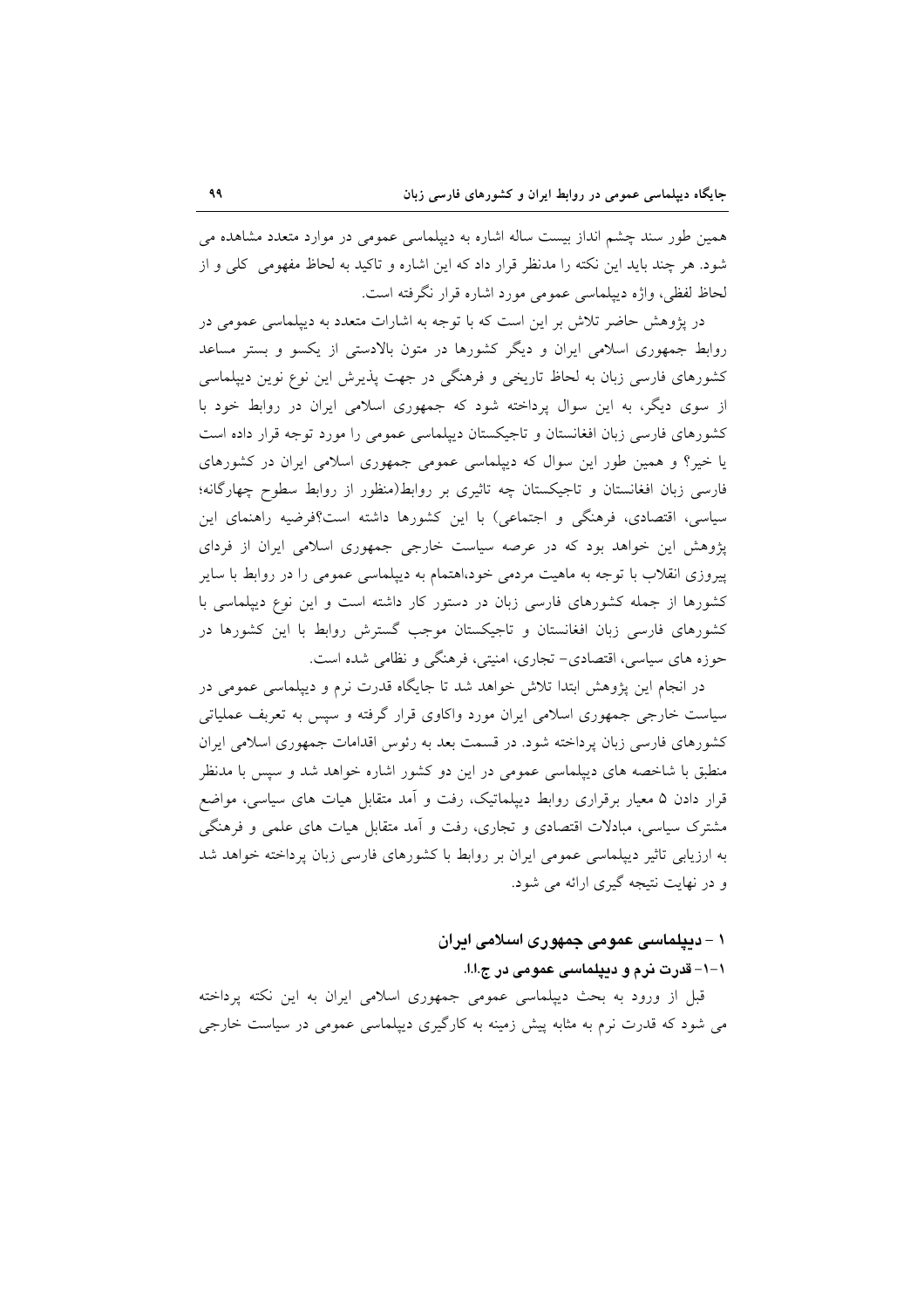می باشد. اما سوالی که مطرح می شود این است که آیا اساساً انقلاب ها به طور عام و انقلاب ایران به گونه ای خاص واجد عناصر قدرت نرم می باشند یا خیر؟

برای پاسخ به سوال فوق باید به سوالی فرعی تر پاسخ گفت؛ مبنی بر اینکه اًیا بین انقلاب و قدرت نرم رابطه ای وجود دارد؟ اساساً قدرت نرم بزرگ ترین سرمایه انقلابیون و انقلاب هاست و شاید به همین دلیل است که «نای» به قدرت نرم انقلاب فرانسه اشاره کرده است (بیکی،۱۲:۱۳۸۹). قدرت نرم انقلاب ها «بیش از وادار ساختن یا توانایی به تحرک درآوردن مردم با استدلال است؛ بلکه توانایی جذب مردم به گونه ای است که اغلب به رضایت و تسلیم شدن آنها منجر مي شود» (power.com)http://www.soft ).

شاید بتوان با قاطیعیت عنوان کرد که انقلاب به معنای کامل کلمه تجلی گاه قدرت نرم و غلبه آن بر قدرت سخت رژیم حاکم است. هم از این روست که جوزف نای در جایگاه نظریه یرداز اصلی قدرت نرم معتقد است: «در بعضی مواقع أنهایی که مدیریتی بر عهده دارند، نیرویی تحت فرمان دارند و یا سرمایه ای در اختیار دارند،قدرتمندترین افراد محسوب نمی شوند. اینجاست که انقلاب ها معنی می یابند» (نای،۱۳۸۲: ۱۶). در انقلاب ها، قدرت نرم انقلابیون بر قدرت سخت رژیم های مستقر غلبه یافته و مستولی می شود. قدرت انقلاب ها، قدرتی مردمی و غیر رسمی است که ریشه در ایدئولوژی انقلاب، دیپلماسی عمومی فوق العاده انقلاب، کاریزمای رهبر یا رهبران انقلاب، ارزش های بنیادین انقلاب، اندیشه های نو و بدیع انقلاب و توانمندیها و ظرفیت های فرهنگی أن است. به عبارت دیگر، قدرت انقلابیون در برابر قدرت رسمی،گسترده و سخت نظام های مستقر، قدرت نرم آنهاست و انقلاب اسلامی ایران نیز از این مقوله مستثنی نیست.

قدرت نرم انقلاب اسلامی ایران نیز همچون سایر انقلاب های بزرگ، انکارناپذیر است. خصوصاً اینکه به قول نای در جهان امروز«جنبش های مذهبی سازمان یافته نیز مانند کلیسای کاتولیک رم از جمله بازیگران عرصه قدرت نرم هستند» (بیکی،۱۳۸۹:۱۶).

علاوه بر عوامل فوق، چند عنصر دیگر نیز باعث تقویت قدرت نرم کشورها می شود که در این میان جمهوری اسلامی ایران نیز از این عوامل برخوردار است.از جمله، موقعیت ایدئولوژیک، مناسبات و مبادلات فرهنگی، تبلیغ آرمان ها، ارزش ها و اهداف متعالی، ترویج زبان و ادبیات، کسب جایگاه و موقعیت علمی پیشرفته و فناوری های تکنولوژیک، قدرت نظامی و تسلیحاتی، ایفای رسالت تاریخی متناسب با موقعیت جهانی و سطح انتظار در شرایط مختلف، برخورد مناسب و اتخاذ مواضع مقبول در برخورد با بحران هاى بين المللي،توان رویارویی سریع و درخور در برخورد با توطئه ها و تهدیدات تضعیف کننده داخلی و خارجی و قدرت خنثی سازی تبلیغات مسموم (نای،۱۳۸۳: ۱۰۰). ایران با توجه به پیشینه تمدنی، تاریخی،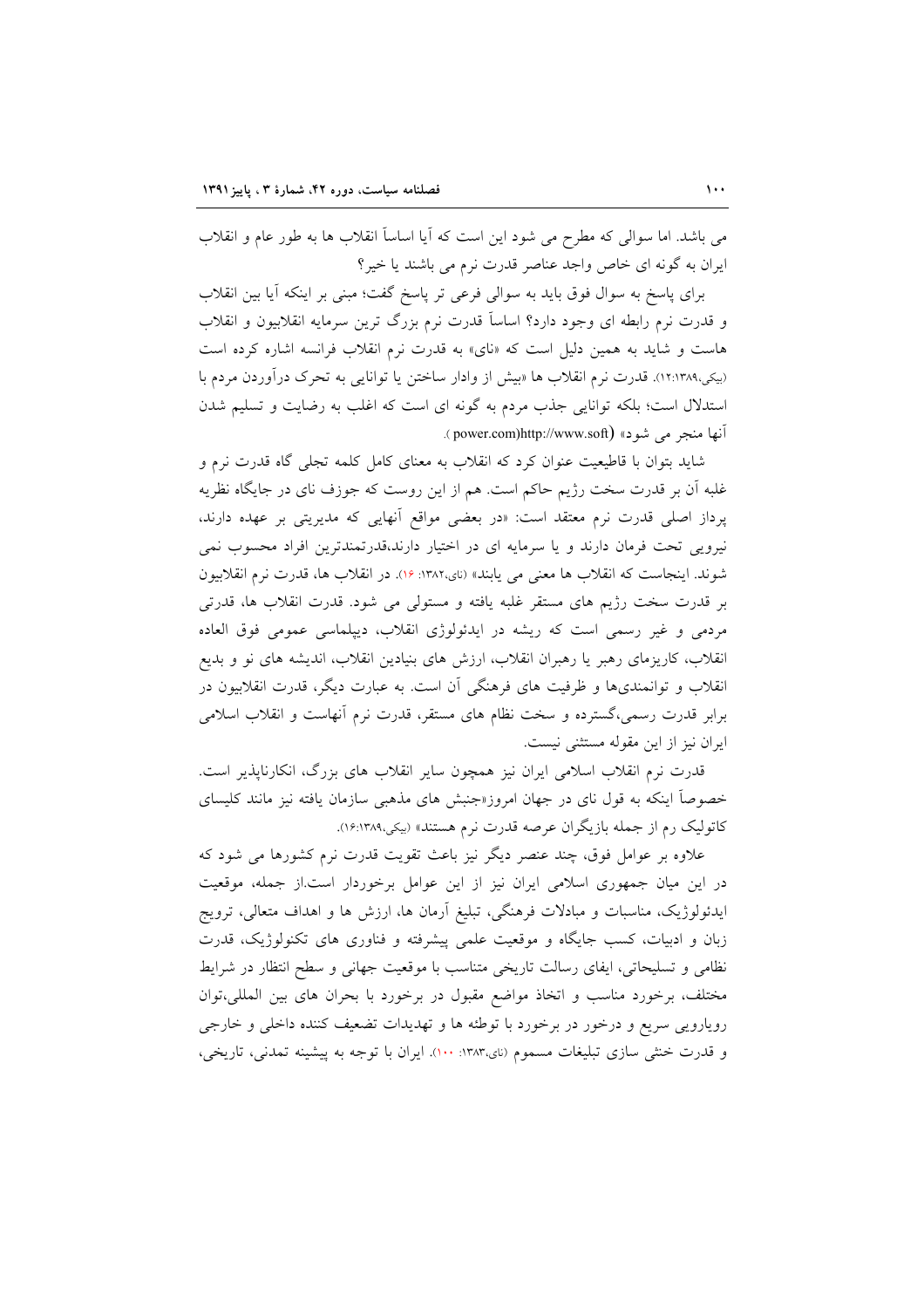فرهنگی و مذهبی خود از منابع قدرت نرم مناسبی در مقایسه با بسیاری از کشورها برخوردار است که در صورت توجه و برنامه ریزی برای هدفمند کردن و بهره برداری از منابع بالقوه می تواند یکی از کشورهای موفق در کاربرد دیپلماسی عمومی در منطقه و جهان باشد (داداندیش و احدی،۱۴۹۰:۱۳۹۰). به طور کلی می توان منابع قدرت نرم ایران را در چهار بخش ذیل دسته بندی کرد: ۱.تمدن و فرهنگ؛ ۲.اسلام و شیعه؛ ۳.اقتصاد؛ ۴. رفتار سیاسی.

آنچه در قدرت نرم اهمیت پیدا می کند؛ دیپلماسی عمومی کشورهاست؛یعنی دیپلماسی ای که هدف آن جذب قلوب و افکار مردم کشورهای دیگر و همراه سازی آنان- و نه لزوماً دولتمردان و سیاستمداران آنها– با سیاست های خود باشد. لذا می توان گفت نقطه تمرکز سیاست های قدرت نرم معطوف به مردم و افکار عمومی است. با در نظر گرفتن این احتمال که افکار عمومی توانایی همراه ساختن سیاستمداران و صحنه گردانان سیاست خارجی آن کشور را نیز دارند؛ می توان از قدرت نرم به عنوان عاملی موثر و به مراتب پایدارتر در تغییر سیاست های کشورها نام برد. دیپلماسی عمومی قدرت نرم را به عمل واداشته و حالت بالفعل به اّن می دهد. در واقع می توان گفت که کاربرد قدرت نرم در سیاست خارجی را دیپلماسی عمومی می گویند. با توجه به مطالب فوق باید عنوان کرد که جمهوری اسلامی ایران لااقل از نظر پتانسیل های لازم برای اعمال دیپلماسی عمومی در سیاست خارجی خود با وفور این منابع روبه رو است؛ به نحوی که دستگاه سیاست خارجی را قادر می سازد با پشتوانه ای قوی اعمال و اجرای دیپلماسی عمومی را در دستور کار خود قرار دهد.

سیاست خارجی، راهبرد یا یک رشته اقدامات برنامه ریزی شده است که تصمیم گیرندگان یک کشور در راستای نیل به اهدافی خاص که بر پایه منافع ملی تعریف شده اند؛ در ارتباط با سایر کشورها یا موجودیتهای بین المللی به مرحله اجرا میگذارند Plano and Olton,1988:6. سیاست خارجی مبتنی بر دو عنصر بنیادین و کلیدی است: ١- اهداف و منافع ملی؛ ٢- ابزار نیل به اهداف و منابع مزبور(Coulombis and Wolfe,1981:89) . دیپلماسی مهم ترین ابزار و راه نیل به این اهداف و منافع محسوب می شود (پوراحمدی ،٣٥:١٣٨٨). وظایف دیپلماسی از مدیریت روابط خارجی در حوزه های سیاسی، امنیتی، مالی، اقتصادی و حتی فرهنگی برای حل مشکلات کشور و کسب منافع ملی در عرصه خارجی قابل شمارش است که علاوه بر مسائل دوجانبه، دیپلماسی چندجانبه نیز بر اساس همان شیوه ها و فرآیندهای دیپلماتیک در خدمت منافع ملی و تامین و صیانت آن به کار گرفته و بدین ترتیب مفهوم دیپلماسی نوین ظاهر می شود (87 :Barston,2006). ایران در ابتدای پیروزی انقلاب اسلامی به خوبی توانست از قدرت نرم خود در منطقه و جهان بهره ببرد؛ به ویژه که رسالت انقلاب اسلامی فرهنگی بود و با شعارها و ویژگیهای مشخص اسلامی- مردمی در منطقه و جهان معرفی شد و توانست در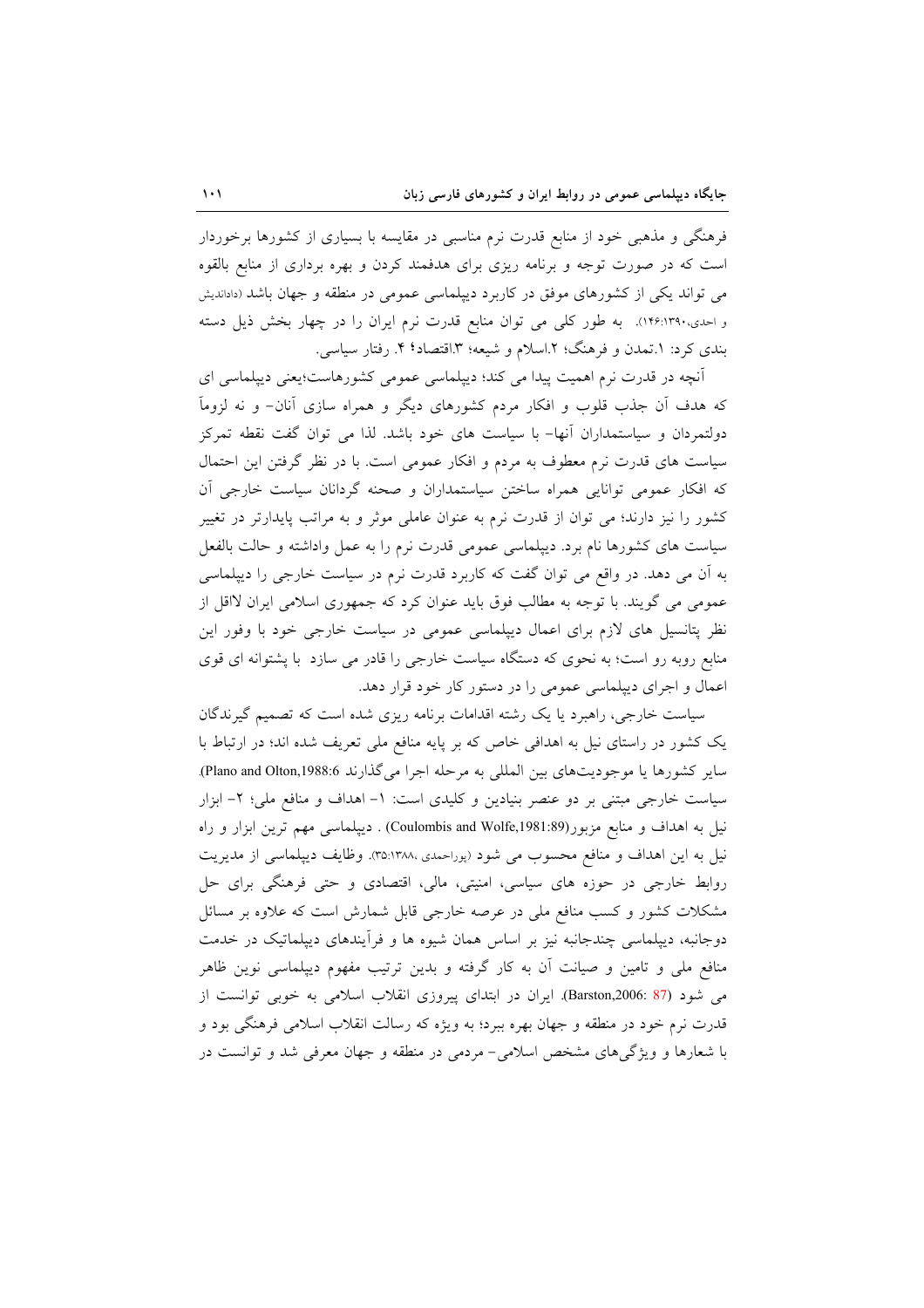میان بسیاری از مردم کشورهای مختلف از جمله کشورهای اسلامی طرفدارانی داشته باشد (داداندیش و احدی،۱۳۹۰:۵۳:۱). از آنجا که گفتمان انقلاب اسلامی ایران بر اخلاق تاکید دارد در این حالت از توانی جذب کننده برخوردار است و می تواند از طریق دیپلماسی عمومی،قدرت نرم ابران را تقويت كند(Sharp,2005:115) .

استفاده از ابزار دیپلماسی فرهنگی در تاریخ ایران سابقه طولانی دارد. این نگرش نشانگر عظمت فرهنگ و تمدن ایران است که حتی قدرتهای غالب نظامی را نیز به لحاظ فرهنگی مغلوب ساخته است و یا در دوره اسلامی بر خلاف اعراب که اسلام را به زور شمشیر گسترش دادند؛ ایرانیان از طریق روابط فرهنگی و تجاری به گسترش اسلام در آسیای مرکزی و شرق آسیا مبادرت ورزیده اند (متولی،۱۳۸۸:۸۰:

سابقه به کارگیری دیپلماسی عمومی در سیاست خاجی ایران به سال های اولیه انقلاب باز می گردد. بر این اساس، جمهوری اسلامی ایران در قبال کشورها و حکومت های متخاصم بر مبنای اولویت و ارجحیت رابطه با ملتها، از دیپلماسی عمومی و مردمی سود برد. از این رو، تعامل با گروه های غیر دولتی و جنبش های آزادیبخش در منطقه در دستور کار دیپلماسی ایران قرار گرفت. همچنین صدور مسالمت آمیز به معنای اشاعه آرمان ها و ارزش های انقلاب اسلامی نیز جایگاهی رفیع در دیپلماسی عمومی جمهوری اسلامی ایران یافت(ممان:۱۸۲). در همین راستا «مسئله صدور انقلاب، بیش از آنکه در مخالفت با نطام های سیاسی موجود بین المللی باشد، بر صدور ارزش های فرهنگی انقلاب، بیداری و آگاه سازی ملتهای تحت ستم و بنیادهای فکری، ذهنی و فرهنگی تاکید می کند»(دهقانی،۱۳۸۸:۰۹۹).

دیپلماسی عمومی طبق تعاریف گفته شده اشتراکات و شباهتهای زیاد با اصل صدور انقلاب دارد تا آنجا که برخی آن را همان اصل صدور انقلاب قلمداد می کنند. به عبارت دیگر چنین می توان گفت:«بحث دیپلماسی عمومی در ایران چندسالی است که با این عنوان به کار می رود، اما باید گفت که دیپلماسی عمومی ایران با انقلاب اسلامی آغاز شد و بحث صدور انقلاب همان دیپلماسی عمومی است» (اصغربان کاری،۳۸۹(:۴۰). چراکه هدف در دیپلماسی عمومی مانند صدور انقلاب، عموم جامعه است و مردم در کانون محوری آن قرار دارند.

لذا به اعتقاد نگارندگان دیپلماسی عمومی جمهوری اسلامی ایران، فرآیندی است که از طریق اَن دولت ایران ارتباطات و روابط مستقیم با مردم یک کشور خارجی برقرار می کند تا منافع ملی را توسعه و تامین کند و ارزش های خود را در آن جامعه اشاعه و گسترش دهد. یا به بیان دیگر، دیپلماسی عمومی، فرأیند ارتباط جمهوری اسلامی ایران با عموم مردم کشورهای دیگر جهت شناساندن اندیشه ها، أرمان های ملی، معرفی نهادها، فرهنگ و هنجارها و تبیین اهداف و سیاست های خود است.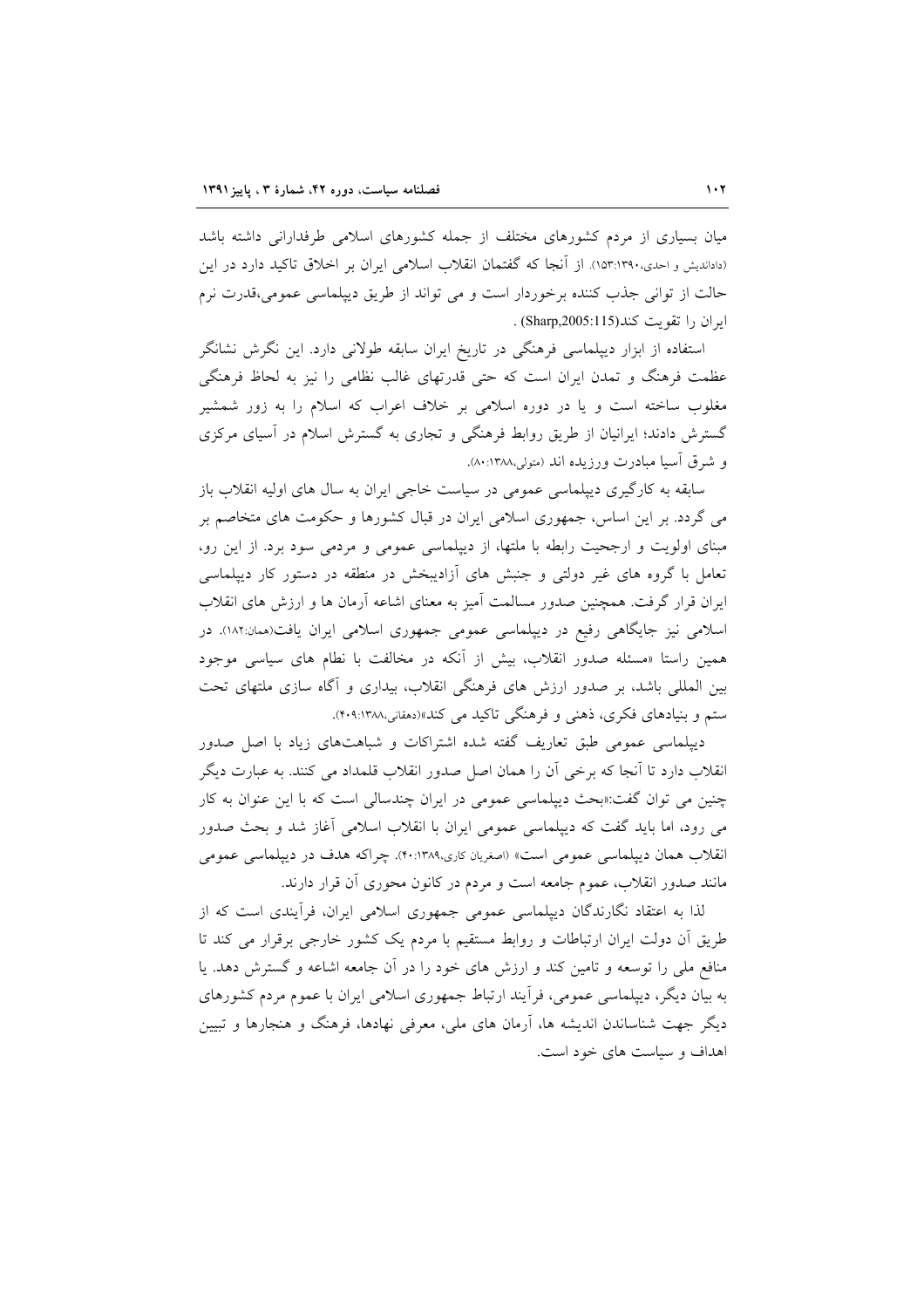با وجود تعاریف متعدد و متفاوت از دیپلماسی عمومی، ویژگیها و ابعاد دیپلماسی عمومی ایران را می توان در چند گزاره و اصل بنیادی خلاصه کرد: نخست، در دیپلماسی عمومی بر خلاف دیپلماسی سنتی، هدف مرجع یا مخاطبین، عموم مردم در جوامع دیگر و به ویژه گروه های غیررسمی از جامعه مدنی است. ویژگی دوم دیپلماسی عمومی، شفافیت، بازبودن، انعطاف پذیری و همکاری جویانه بودن آن است. سومین شاخصه و بعد دیپلماسی عمومی ایران معطوف به اهداف آن می باشد. هدف اولیه و اصلی دیپلماسی عمومی تاثیرگذاری بر افکار و اذهان مخاطبین غیر دولتی و شکل دهی به افکار عمومی جهت هماهنگ سازی دیدگاه و ایستار آنها نسبت به اهداف و سیاست های ج.ا.ا. است. بعد چهارم دیپلماسی عمومی، ابزار، وسایل و شیوه های اعمال و اجرای آن در صحنه منطقه ای و بین المللی است (پوراحمدی،۱۳۸۸: ٢٠١-٢٠٨). البته به اين نكته نيز بايد توجه داشت كه بسيارى از كارشناسان و صاحبنظران به لحاظ اشتراک بین ابزارها و شاخصه های این دو از همیوشانی روابط فرهنگی و دیپلماسی عمومی سخن می گویند (بیات،۱۳۸۹:۴۰:

در این راستا ، انقلاب اسلامی ایران نه تنها از ابتدا از قدرت نرم بسیار گسترده برخوردار بوده، بلکه جمهوری اسلامی ایران از همان سال های اولیه انقلاب توجه به دیپلماسی عمومی در راستای استفاده از پتانسیل های قدرت نرم خود را در سیاست خارجی در دستور کار قرار داده است و از این رهگذر همواره این بعد از دیپلماسی را مدنظر داشته است. در حال حاضر بخشی از فعالیت های برخی از نهادها و سازمان های دولتی را می توان در چهارچوب دیپلماسی عمومی تعریف کرد. بحث دیپلماسی عمومی در ایران با عنوان دیپلماسی فرهنگی، در محافل سیاسی بیشتر معنا پیدا می کند (داداندیش و احدی،۱۵۷:۱۳۹۰). در سیاست خارجی ج.ا.ا دیپلماسی عمومی را می توان مترادف با مسئولیت ها و ماموریت های فرهنگی قلمداد کرد.با پذیرفتن این مطلب و در جهت تشخیص کارگزاران دیپلماسی عمومی در عرصه سیاست خارجي ج.ا.ا. بايد عنوان كرد كه اين مسئوليت تاكنون برعهده سه نهاد بوده است؛ هرچند در گذر زمان تغییراتی در میزان مسئولیت های این نهادها ایجاد شده است. این سه نهاد عبارتند از: وزارت امور خارجه، وزارت ارشاد اسلامی و سازمان فرهنگ و ارتباطات اسلامی. با تأسیس سازمان فرهنگ و ارتباطات اسلامی در سال ۱۳۷۴ همه مسئولیت ها و ماموریت های فرهنگی ج.ا.ا. در خارج از کشور بوسیله نمایندگی های فرهنگی تحت پوشش این سازمان انجام مي گيرد (دهقاني فيروزآبادي،١٣٨٨.٢۶٩).

بدین ترتیب، عمده فعالیت های ایران در عرصه دیپلماسی عمومی بوسیله سازمان فرهنگ و ارتباطات اسلامی سازماندهی و دنبال می شود و وزارت خارجه نقش مکمل برای أن دارد. سازمان فرهنگ و ارتباطات اسلامی از نظر سازمانی وابسته به وزارت ارشاد اسلامی است اما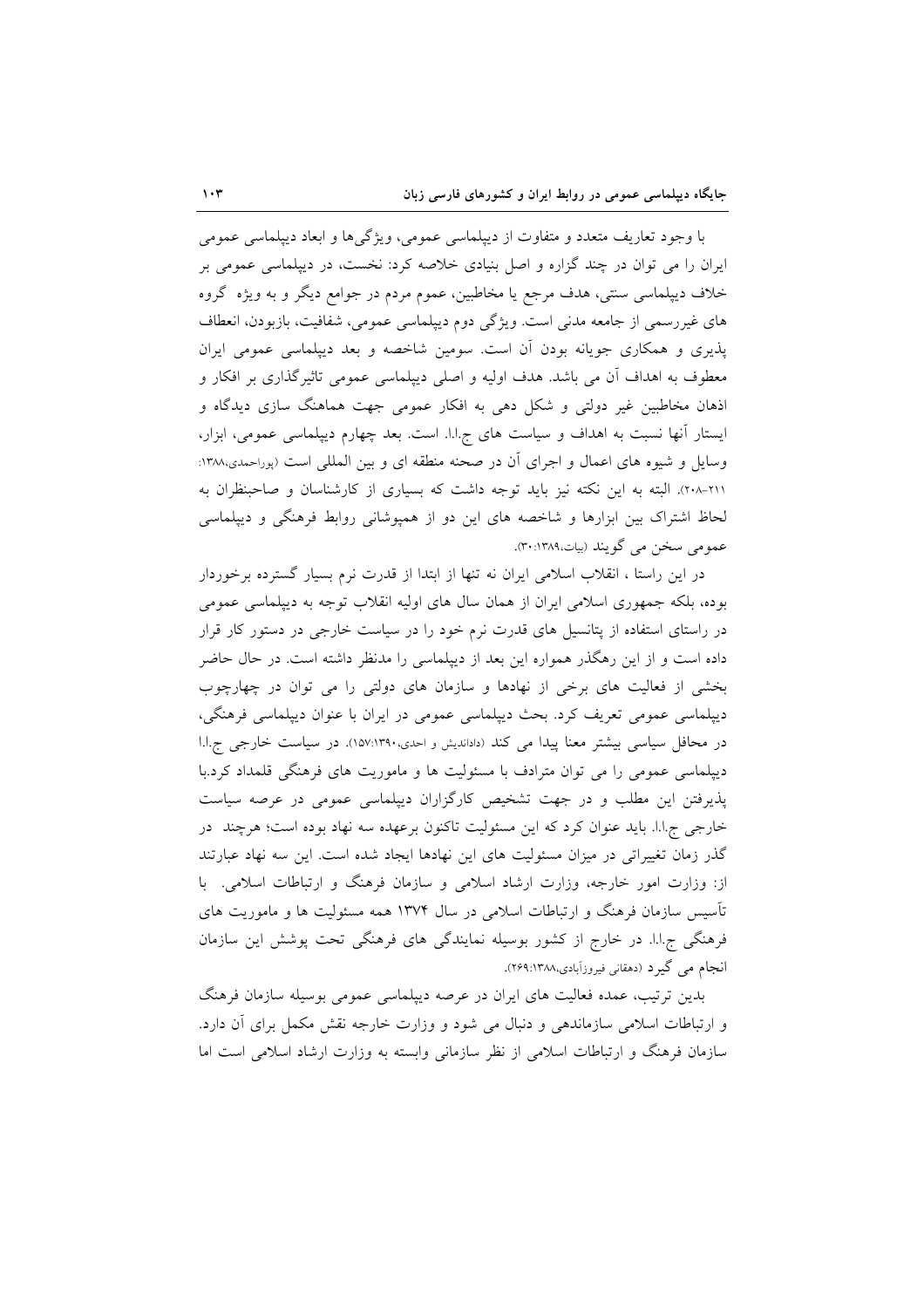به نحوی مستقل عمل می کند(اساسنامه سازمان فرهنگ و ارتباطات اسلامی). با این حال و برغم اختلاف نظرها، نگارندگان در پژوهش حاضر کارگزاران دیپلماسی عمومی ج.ا.ا. را وزارت امور خارجه و سازمان فرهنگ و ارتباطات اسلامی قلمداد می کنند که به اعتقاد بسیاری در این بین کارگزار اصلی سازمان فرهنگ و ارتباطات اسلامی می باشد که این مهم را از طریق نمایندگی های فرهنگی و به طور خاص رایزنی های فرهنگی در کشورهای دیگر انجام می دهد.

#### ۲– دیپلماسی عمومی جمهوری اسلامی ایران و تاجیکستان

جمهوری اسلامی ایران نخستین کشوری بود که استقلال تاجیکستان را به رسمیت شناخت و روز ۲۱ ژانویه ۱۹۹۲ سفارت خود را به طور رسمی در شهر دوشنبه افتتاح کرد. به این مناسبت، هیات بلندپایه سیاسی و فرهنگی ایران به ریاست نماینده ویژه رئیس جمهور و معاون وزیر امور خارجه وقت ج.ا.ا. به این کشور سفر کرد (رسولیان،۴:۱۳۸۲). در اینجا تلاش می شود به عناوین مهم ترین فعالیت های صورت گرفته بوسیله سازمان فرهنگ و ارتباطات اسلامی، متولی اصلی دیپلماسی عمومی ایران و منطبق با شاخصه های دیپلماسی عمومی پرداخته شود. رایزنی فرهنگی سفارت جمهوری اسلامی ایران در تاجیکستان یکی از فعالترین نهادهای فرهنگی ایران در خارج از کشور است.اعزام هیاتهای فرهنگی و هنری، برنامهریزی برای همایشهای مشترک، مشارکت در برنامههای فرهنگی که بوسیله دستگاههای فرهنگی کشور تاجیکستان ساماندهی میشود، اطلاع رسانی فرهنگی، همکاری با نهادهای فرهنگی و تشکلهای مردمی، برگزاری دورههای آموزشی مختلف از فعالیتهای این رایزنی است. رایزنی فرهنگی ج.ا.ا. در دوشنبه دارای بخش های زیادی است و فعالیت های بسیار انجام می دهد از جمله:

الف: كتابخانه رايزني؛ كتابخانهٔ رايزني فرهنگي با حدود ۵۰۰۰ جلد از كتابهاي مرجع زبان فارسی، دیوانهای شعرا، ادبیات داستانی، متون دینی از غنیترین کتابخانههای موجود در تاجیکستان برای تهیه کتابهای مورد نیاز مراجعهکنندگان است.

ب: بخش سمعی و بصری؛ در این بخش مجموعهای از فیلمهای سینمایی، فیلمهای مستند، موسیقی ایرانی، سریالهای تلویزیونی، نرمافزارهای رایانهای در دسترس است که فرهنگ و تمدن ایرانی را معرفی میکنند.در بخش اَموزش رایزنی کلاس۵های اَموزش خط نیاکان، قرأن مجید و دورههای اَموزش ایرانشناسی و… دایر است که در مقاطع گوناگون به مر اجعه كنندگان خدمت عرضه مي كنند.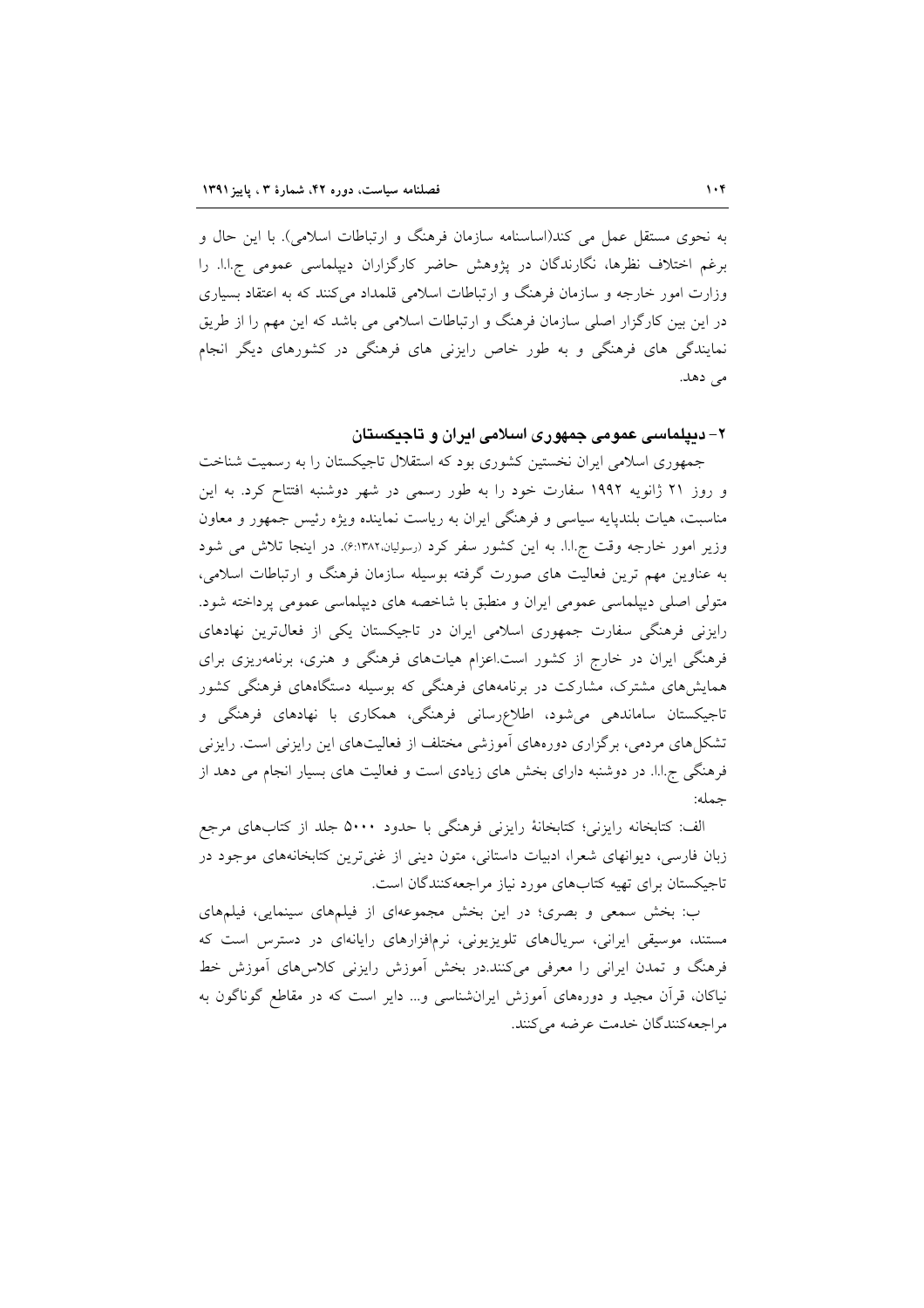ج: چاپ و نشر؛ بخش چاپ و نشر کتاب از بخش های مهم رایزنی است باتوجه به پیوندهای دیرین دو کشور ونیاز جامعه تاجیکستان به کتابهای علمی ومفید رایزنی تاکنون بیش از ۵۰ پنجاه جلد کتاب به خط فارسی و سیرلیک در موضوعات مختلف منتشر کرده است. همچنین رایزنی مجله رودکی را به صورت فصلی منتشر میکند که این نشریه با تخصصی شدن به صورت یکی از منابع مورد اعتماد علمی محققان تاجیک در آمده است.

د: سایر فعالیت ها؛ در این بخش برنامههای متنوع طراحی و اجرا میشود که برخی از آنها عبارتند از: روزهای فرهنگی مشترک، برگزاری مراسم و مناسبتهای مذهبی و... از دیگر فعالیتهای رایزنی است که با حضور ایرانیان مقیم و شخصیتهای علمی و فرهنگی تاجیک بر گزار می شود (dushanbe.icro.ir)

#### ۳– دیپلماسی عمومی جمهوری اسلامی ایران و افغانستان

در خصوص کشور افغانستان نیز جمهوری اسلامی ایران دیپلماسی عمومی را از طریق سازمان فرهنگ و ارتباطات اسلامی و به واسطه نهادهای ذیل به انجام می رساند: نمایندگی فرهنگی ایران در کابل که در سال ۱۳۵۳ تاسیس شد (بیات،۱۰۲:۱۳۶۵)؛ دانشگاه ایرانی شعبه/واحددانشگاه پیام نور در کابل جهت تکمیل طرح اعطای بورس تحصیلی به دانشجویان افغانی (بیات،١٣٨٩:١٩٨)؛ مرکز تحقیقات زبان و ادبیات فارسی که در جلسه ١٣٨٢/٠۶/٢۶ هیات وزیران به تصویب رسید (روزنامه رسمی کشور، شماره ۱۷۱۳۷: سال انتشار ۱۳۸۲)

علاوه بر مراکز یاد شده نهادهای زیر نیز در این کشور فعالیت دارند: دفتر نمایندگی سازمان صدا و سیمای جمهوری اسلامی ایران در کابل، دفتر نمایندگی انتشارات بین المللی الهدی در کابل، دفتر سازمان حوزه ها و مدارس علمیه خارج از کشور در کابل، دفتر مرکز جهانی علوم اسلامی در کابل. مرکز ایران شناسی و مطالعات ایرانی در انجمن تاریخ یکی از دو شعبه آکادمی افغان به شمار می رود و در سال ۱۳۳۳/۱۹۵۴تاسیس شده است و مطالعات مربوط به تمدن و فرهنگ ایرانی و افغانی انجام می دهد. در تابستان ۱۳۸۳ اتاق ایران شناسی در دانشگاه کابل افتتاح و آغاز به کار کرد. مرکز آموزش زبان و ادبیات فارسی وکرسی زبان و ادبیات فارسی در دانشکده زبان و ادبیات دانشگاه کابل دایر است (بیات،۳۲۹-۳۳۲-۳۳۱).

در یک جمع بندی کلی می توان دیپلماسی عمومی جمهوری اسلامی ایران در کشورهای فارسی زبان را شامل مولفه هایی چون تولید فیلم، تئاتر، مبادله استاد و دانشجو، انتشار کتاب و تشکیل کتابخانهها، پخش رادیو و تلویزیونی بین المللی ،برنامه های مبادلات آموزشی و فرهنگی، آموزش زبان، نمایشگاه ها و جشنواره های هنری و اعزام هنرمندان نمایشی و اجرایی به خارج از کشور، ایجاد پایگاه ها و سایت های اینترنتی، مجلات الکترونیک، برنامه های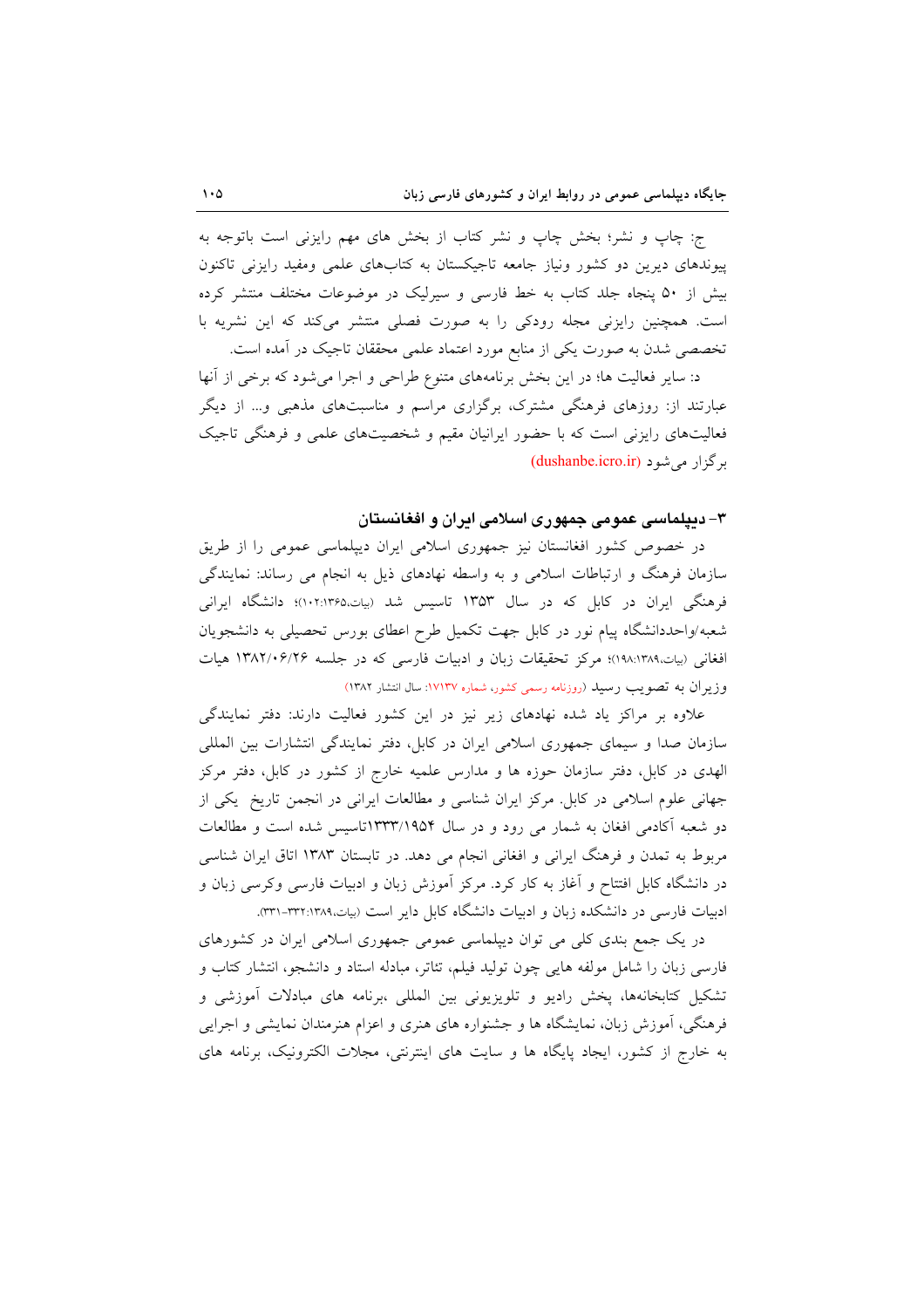سخنرانی و سی دی، برگزاری سمینارها و جلسات با تجار خارجی و چهره های شاخص دانشگاهی و …دانست.

## ۴– ارزیابی عملکرد دیپلماسی عمومی جمهوری اسلامی ایران در کشورهای فارسی زبان

۴-۱-تاجىكستان

در جهت ارزیابی عملکرد دیپلماسی عمومی ج.ا.ا. در کشورهای فارسی زبان تاجیکستان و افغانستان تلاش می شود تا با محور قرار دادن پنج مولفه برقراری روابط دیپلماتیک، تبادل هیات های سیاسی، مواضع مشترک سیاسی، مبادلات اقتصادی و تجاری و تبادل هیات های علمی و فرهنگی به ارزیابی این روابط پرداخته شود.

## ۴–۱–۱– برقراری روابط دیپلماتیک

ایران نخستین کشوری بود که استقلال تاجیکستان را برسمیت شناخت و سفارت خود را در دوشنبه افتتاح کر (متظمی،۱۳۷۴:۸۸). تاجیکها نیز به پاس قدرشناسی، خیابانی که سفارت ایران در آن واقع است را از ماکسیم گورکی پدر ادبیات شوروی سابق به خیابان تهران تغییر نام دادند. سفارت تاجیکستان در تهران ۴ سال پس از دایر شدن سفارت ایران در دوشنبه در سال ۱۳۷۴ رسماً افتتاح شد.

#### ۴-۲-۱- تبادل هیات های سیاسی

رفت و آمد هیات های سیاسی را می توان به عنوان یکی از شاخص های مثبت یا منفی در میزان روابط دو کشور سنجید. در واقع و به طور کلی باید عنوان کرد که از زمان استقلال تا پایان یافتن جنگ داخلی در تاجیکستان روابط بین دو کشور نشان از گرمی چندان ندارد. حتی در مقطعی، تاجیکستان مانع فرودآمدن هواپیمای حامل هیات فرهنگی ایران به سرپرستی معاون رئیس جمهور وقت برای شرکت در جشن های استقلال این کشور شد(حسن نیا،۱۶۲:۱۳۷۶) . با پایان یافتن جنگهای داخلی و تثبیت نسبی دولت مرکزی در تاجیکستان روابط این کشور با تهران بهبود یافت. بویژه اینکه ایران از سال های ۱۳۷۳ به بعد تلاش فراوان جهت آشتی ملی و برقراری صلح در تاجیکستان کرد و خود نیز میزبانی چندین دور از مذاکرات میان مخالفین و دولت تاجیکستان را بر عهده گرفت که این امر تاثیری مثبت در دوشنبه به جا گذاشت و از آن پس بارها مقامات عالی رتبه دو کشور با یکدیگر دیدار کرده اند (همان:۱۶۳).

روزهای ۲۶ و ۲۷ مارس ۶/۲۰۱۱ و۷ فروردین ۱۳۹۰ امامعلی رحمان رئیس جمهور تاجیکستان برای مشارکت در مراسم تجلیل بین المللی عید نوروز و بررسی مسایل همکاری دوجانبه در جمهوری اسلامی ایران حضور یافت (نشریهٔ «جمهوریت». ۳۰ مارس ۲۰۱۰: چاپ تاجیکستان).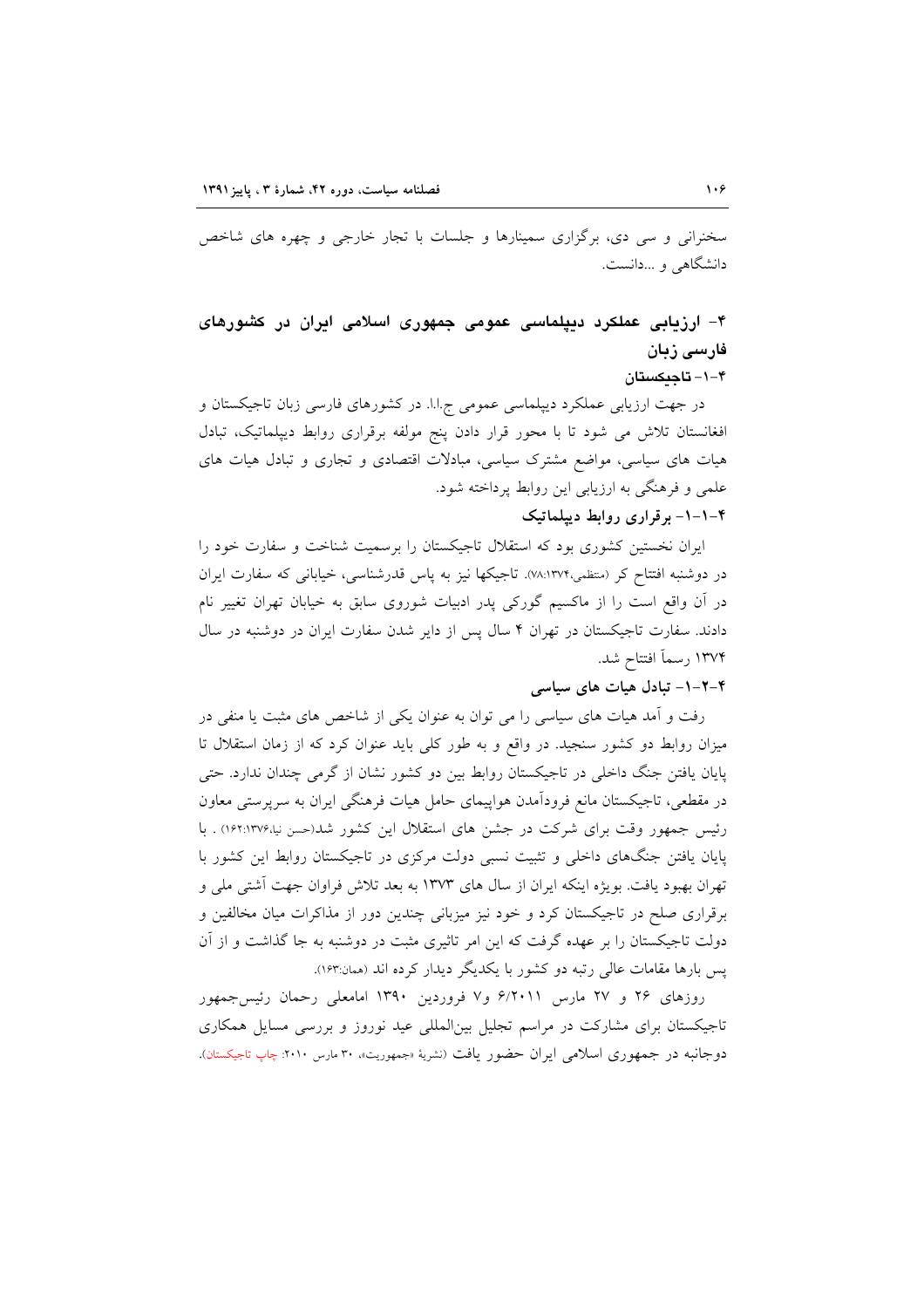نیمهٔ دوم روز ۲۷ مارس امامعلی رحمان و رهبران کشورهای دیگر با حضرت آیت الله خامنهای مقام معظم رهبری جمهوری اسلامی ایران دیدار کردند. در این دیدار مسئلهٔ گسترش همکاریها میان تاجیکستان و ایران نیز بررسی شد (www.prezident.tj).

روابط سیاسی، اقتصادی و فرهنگی ایران و کشور همزبان تاجیکستان در طول ۱۹ سال پس از استقلال این کشور به گونه ای بوده که سران دو کشور آن را «راهبردی» خوانده اند. این روابط با انجام سومین سفر «محمود احمدی نژاد» رئیس جمهوری ایران به این کشور در سال ۱۳۸۸ توسعه بسیار یافت. در طول ۱۹ سال گذشته بیش از ۱۶۰ سند در تمام حوزه های سیاسی، اقتصادی، فرهنگی، قضایی، موضوعات بانکی و بیمه و مبارزه با مواد مخدر میان دو کشور به امضا رسیده است. در این سال ها، روابط دو کشوراز منظر سیاسی، ثباتی پایدار و روندی رو به گسترش را شاهد بوده و مناسبات در این زمینه از کمترین فراز و نشیب برخوردار بوده است. ۲۲ بار دیدار سران عالیرتبه دو کشور از پایتختهای یکدیگر در کنار رایزنی های مستمر در مجامع منطقه ای و بین المللی نشان دهنده عمق مناسبات سیاسی ایران و تاجیکستان است. حمایتهای دو کشور از مواضع یکدیگر در مجامع منطقه ای و بین المللی از جمله در موضوعاتی نظیر حقوق هسته ای ایران ، مسائل حقوق بشر ، عضویت در نهادهای بین المللی و همچنین میزبانی تاجیکستان برای سی و هفتمین اجلاس وزرای خارجه سازمان همکاری اسلامی در ژوئن ۲۰۱۰ تداوم یافته است.

## ۴–۲–۱–مواضع مشترک سیاسی

در سال های اخیر با بهبود روابط بین دو کشور و به ویژه روی آوردن ایران به روابط فرهنگی و تاکید بر میراث تاریخی و تمدنی مشترک بین دو کشور و از این طریق نوعی اعتماد سازی در نزد سران تاجیک مبنی بر اینکه ایران قصد صدور انقلاب و دخالت سیاسی در این کشور را ندارد؛ شاهد نوعی همگرایی در مواضع سیاسی دو کشور در موضوعات مختلف هستیم. از جمله این موضوعات می توان به حمایت تاجیکستان از حق ایران برای داشتن انرژی صلح آمیز هسته ای اشاره کرد که می توان این فرآیند را نوعی سیر به سمت بهبود روابط و تاثیر مثبت اقدامات ایران بر روابط فی ما بین دانست.

## ۴-۴-۱- مبادلات اقتصادی و تجاری

با بررسی میزان مبادلات تجاری و اقتصادی بین ایران و تاجیکستان در طی زمان با افزایشی هرچند اندک مواجه می شویم که به نوعی می توان آن را حاصل تاثیر مثبت روابط فرهنگی و دیپلماسی عمومی ایران بر همگرایی سیاسی دو کشور و از این طریق تقویت این نوع مبادلات دانست. برای مثال در حالیکه میزان مبادلات تجاری تاجیکستان با ایران در سال ۱۳۷۲، صادرات ١٨ ميليون دلار و واردات ۴/۴۳ ميليون دلار را نشان مي دهد اما اين رقم براي سال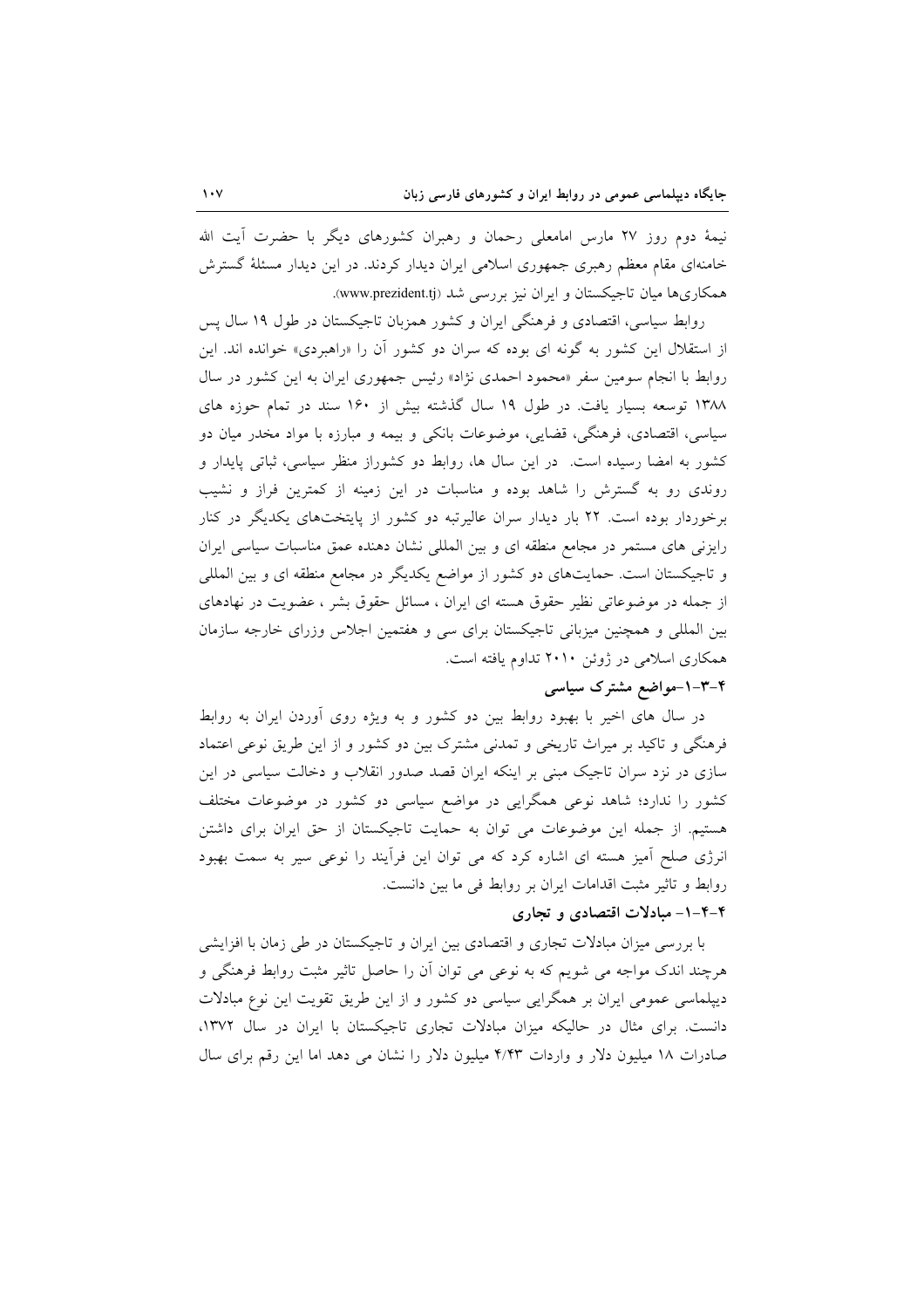۱۳۷۳ صادرات ۱۸/۸۳ میلیون دلار و واردات ۷/۹ میلیون دلار را نشان می دهد (مجله بررسی های بازرگانی،۱۳۷۵: ۲۱-۲۰). در راستای تصدیق سیر صعودی اینگونه مبادلات باید به یادداشت تفاهمی که در فروردین ۱۳۷۵ میان وزیر بهداشت و درمان ایران و همتای تاجیکی اش امضا شد اشاره کرد. طرفین توافق کردند ایران یک کارخانه سرم سازی در تاجیکستان احداث کند. قبل از این یادداشت تفاهم، ایران یک کارخانه چرم سازی در منطقه کولاب تاجیکستان احداث کرده بو د(منتظمى،پيشين:٩١).

۴–۵–۱– تبادل هیات های علمی و فرهنگی

تمام احزاب و گروه های سیاسی تاجیکستان در سال های اخیر در همکاری با ایران متفق القول بوده اند. در واقع رفت و أمد متقابل هيات هاي علمي و فرهنگي به عنوان يكي از جنبه های فرهنگی روابط دو کشور به تناوب حتی در بحران جنگهای داخلی تاجیکستان میان دو کشور ادامه داشته است. هیاتهای علمی تاجیک بارها از مراکز علمی و دانشگاهی ایران بازدید و همتایان ایرانی شان نیز از تاجیکستان دیدار داشته اند. دانشمندان تاجیک در سمینارهای متعدد که از سوی مراکز علمی و فرهنگی و نیز وزارت امورخارجه ایران برگزار شده است، فعالانه شركت داشته اند (حسن نيا،۱۶۷:۱۳۷۶). نويسندگان ايراني نيز به تناوب از تاجیکستان دیدار کرده اند. این نویسندگان هم در داخل و هم نویسندگان ایرانی در خارج را شامل شده است. در واقع ارتباطات فرهنگی و علمی و دیدارهای مردمی بین دو کشور برغم بعضی از مشکلات رونق داشته است و مردم تاجیک نسبت به ایرانیان در مجموع دید مثبتی دارند (روزنامه جمهوری اسلامی،۲٬۰۱۱٬۰۵/۰۲/۰۱۱). دیدار اتباع دو کشور نیز با برقراری پرواز میان دوشنبه به مشهد و تهران در نخستین سال های پس از استقلال و پس از جنگ داخلی آغاز شد و هر هفته صدها نفر از مراكز تاريخي و سياحتى دو كشور بازديد مى كنند. در واقع تاجيكها علاقه زیادی به دیدار از ایران دارند و آن را کشور دوم خود می پندارند.آموزش کادرهای اقتصادی، مالی و دیپلماتیک تاجیکستان در سال های اولیه پس از استقلال در ایران کمابیش صورت یذیر فته است (مجله آسیای مرکزی و قفقاز،۲۷۴:۲۵۲). علاوه بر مسئله زبان ایران و تاجیکستان در سایر عرصه های فرهنگی از سال ۱۹۸۹ به بعد با هم همکاری نزدیک داشته اند. مبادله كتاب، فستيوال فيلم و پخش قرأن با ترجمه فارسي از أن جمله هستند (سكوت.۱۷۳:۱۳۷۲).

جمهوری اسلامی ایران در حوزه دیپلماسی ورزش نیز فعالیت هایی ارزشمند را در تاجیکستان و همینطور افغانستان به انجام رسانیده است. نمایندگان ورزش زورخانهای بیش از ١٠ كشور جهان: تاجيكستان، افغانستان، ايران، پاكستان، عراق، اكرائين، بلاروسي، مولداوي و لیتونی برای شرکت در دومین مسابقهٔ بینالمللی ورزشهای زورخانهای جام حکیم ابوالقاسم فردوسی که روزهای ۱۱ و ۱۲ ژوئیه ۲۰۱۰ در تالار زورخانهٔ فردوسی شهر دوشنبه برگزار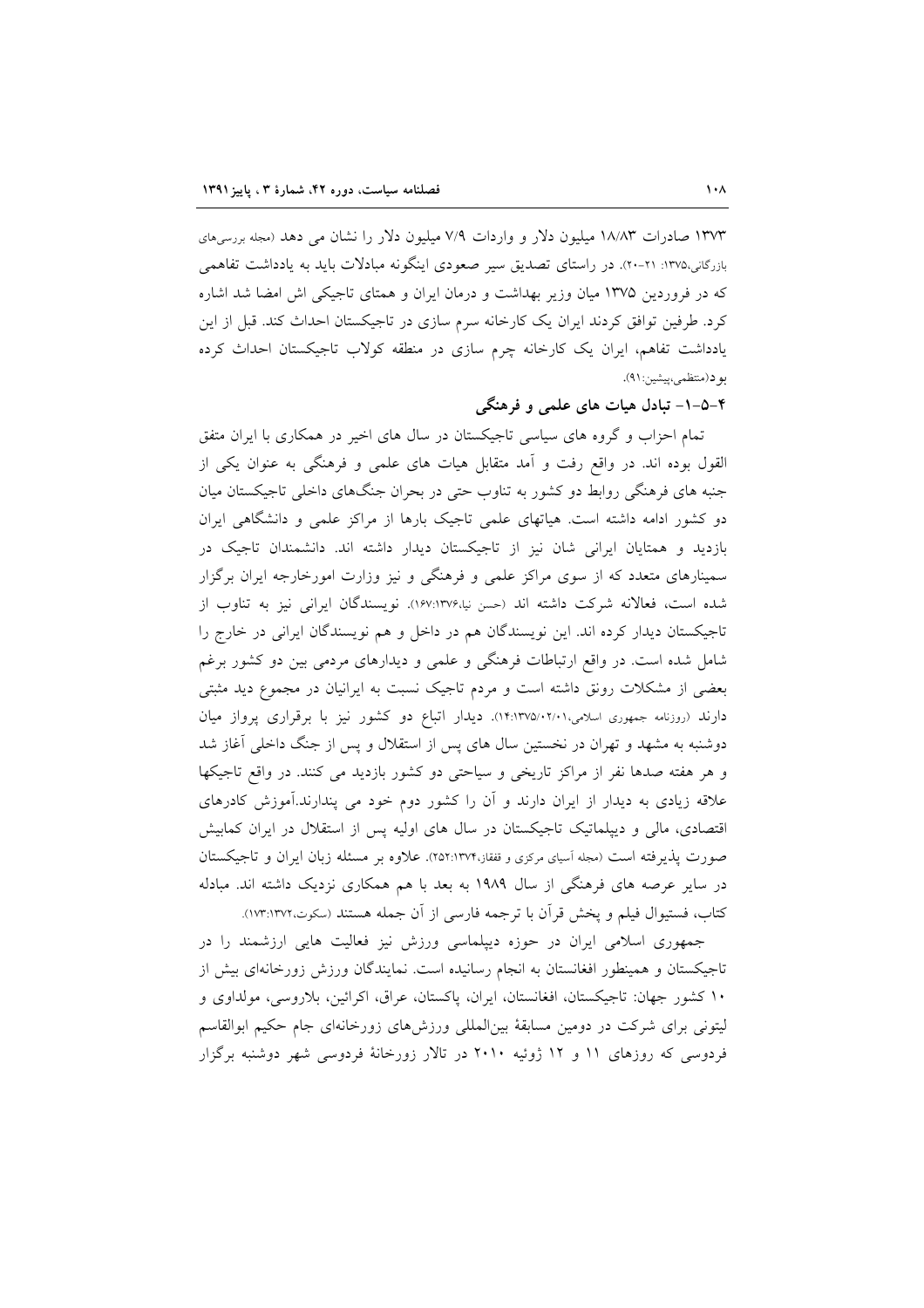می شود؛ جمع آمدهاند. در طی سال های پس از استقلال تاجیکستان، تاکنون رئیس جمهور تاجیکستان ۱۰ بار به ایران سفر کرده که آخرین آن در تیر ۱۳۹۰ و در همایش بین المللی مبارزه با تروریسم در تهران بود و در ازاء آن هفت مرحله سفر روسای جمهور ایران به تاجیکستان انجام شده است که هاشمی رفسنجانی یک بار؛ سید محمد خاتمی دو بار و محمود احمدی نژاد چهار بار به تاجیکستان سفر کرده اند.

#### ۴–۲– افغانستان

#### ۴–۲–۱– برقراری روابط دیپلماتیک

از زمان سرنگونی حکومت طالبان تا کنون روسای جمهور ایران و افغانستان چندین بار از کابل و تهران بازدید به عمل آورده اند. با وجود فراز و نشیب های بسیار در روابط بین ایران و افغانستان پس از پیروزی انقلاب اسلامی در ایران، پس از وقوع حادثه١١ سپتامبر ٢٠٠١ و حمله آمریکا به افغانستان و سقوط طالبان و با انتقال قدرت به حامد کرزای، به تدریج روابط رسمی بین دو کشور روبه بهبود گذاشت و بلافاصله روابط دیپلماتیک،فرهنگی و سیاسی بین دو کشور ارتقا یافت؛ به گونه ای که نخستین رئیس جمهوری که از کابل دیدار کرد، سید محمد خاتمی رئیس جمهور وقت ایران بود. از آن زمان تا به حال سیر روابط در عرصه های مختلف به سمت بهبود بوده و جمهوری اسلامی ایران کمکهای متعدد در راستای حفظ ثبات و صلح در افغانستان به این کشور ارائه کرده است (گفتگو با سید وحید ظهوری حسینی،۱۳۹۰/۰۳/۱۳). ۴-۲-۲- تبادل هیات های سیاسی

جمهوری اسلامی ایران و افغانستان از زمان انتقال قدرت به مجاهدین افغان در سال ۱۳۷۱ و حتی قبل از آن به گونه ای غیررسمی همواره دیدارهایی را در سطح سران دو کشور انجام داده اند و تا زمان قبضه قدرت بوسیله نیروهای طالبان در سال ۱۳۷۴ این دیدارها ادامه داشته است (ظاهرطنین،۱۳۸۴: ۴۹۵–۴۲۳). پس از وقوع حادثه ۱۱ سپتامبر ۲۰۰۱ و حمله آمریکا به افغانستان و سقوط طالبان و با انتقال قدرت به حامد کرزای، به تدریج روابط رسمی بین دو کشور روبه بهبود گذاشت و بلافاصله روابط دیپلماتیک، فرهنگی و سیاسی بین دو کشور ارتقا یافت؛ به گونه ای که نخستین رئیس جمهوری که از کابل دیدار کرد،سید محمد خاتمی رئیس جمهور وقت ايران بود. بعد از سفر آقاي خاتمي به افغانستان همواره ديدارهايي در سطح سران دو کشور انجام شده است و در سال های اخیر شاهد رشد این گونه روابط بوده ایم. ج.ا.ا. در شهر کابل دارای سفارت است و در شهرهای هرات، مزارشریف و قندهار سرکنسولگری دارد. همچنین ج.ا.ا. در کابل دارای خانه فرهنگ است(دیپلماسی ایرانی،۱۳۹۰) http://www.irdiplomacy.ir.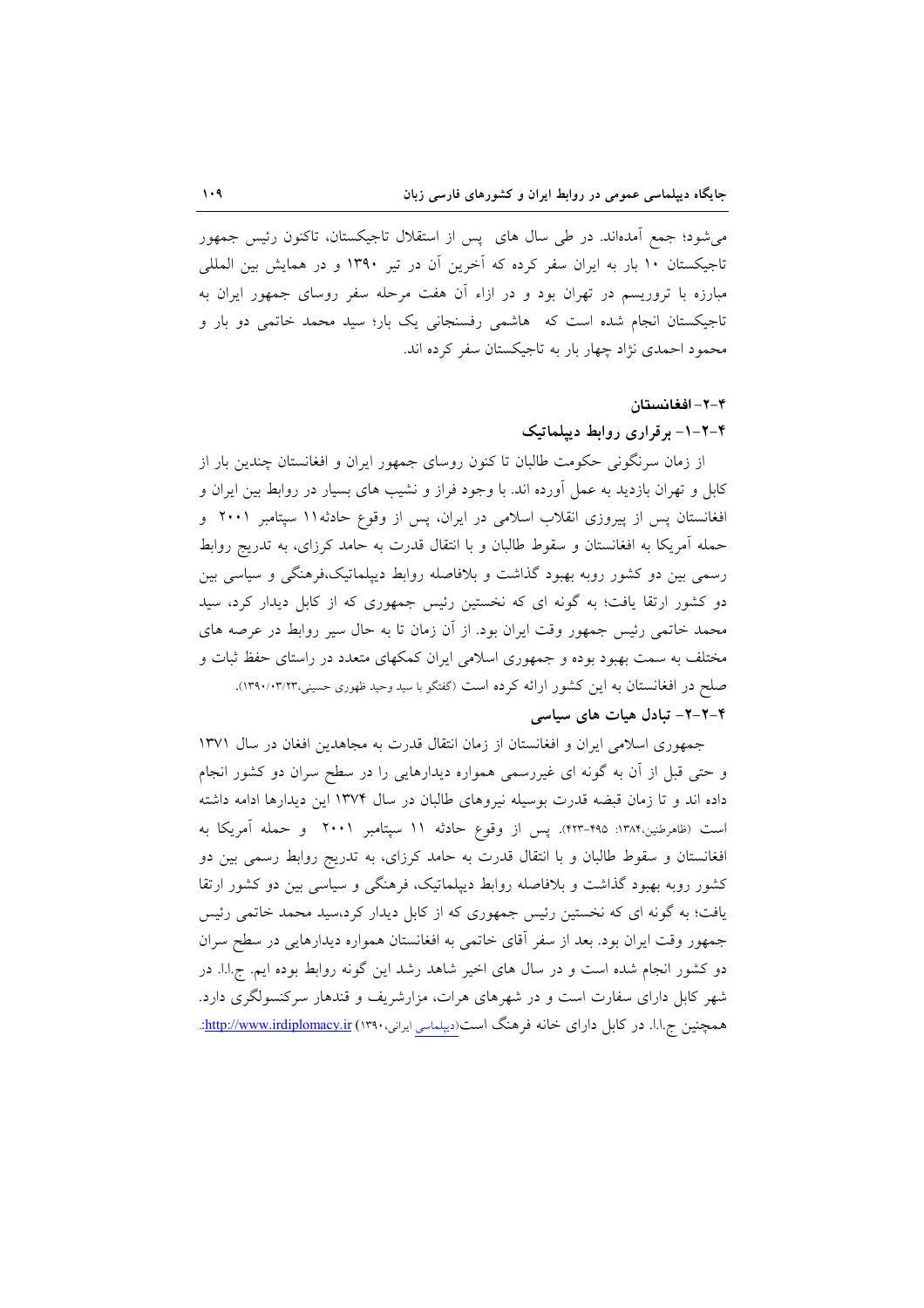#### ۴-۲-۳- مبادلات اقتصادی و تجاری

با سقوط رژیم طالبان در نوامبر ۲۰۰۱ اقتصاد افغانستان پس از سال ها رکود رو به بهبودی و رشد نهاد. گردهمایی رهبران بزرگ افغانستان در دسامبر ۲۰۰۱ در بن که به توافقنامه بن و تشکیل دولت جدید در افغانستان منجر شد؛ تلاش های بین المللی هم برای بازسازی افغانستان شروع و به كنفرانس توكيو در ژانويه ٢٠٠٢ انجاميد. اجلاس بين المللي توكيو كه با شرکت بیش از ۶۰ کشور کمک دهنده به امر بازسازی افغانستان تشکیل شد و مبلغ ۴/۵ میلیارد دلار برای بازسازی افغانستان طی چهار سال بعدی(تا سال ۲۰۰۶) منظور شد. جمهوری اسلامی ایران که از کشورهای شرکت کننده در کنفرانس توکیو بود مبلغ ۵۶۰ میلیون دلار جهت بازسازی افغانستان طی ۵ سال اًینده اختصاص داد. همچنین پس از اجلاس کابل،ج.ا.ا. بازسازی و احداث جاده دوغارون- هرات و سپس هرات- ارملک را به عهده گرفت.

در سال های اخیر بویژه پس از تشکیل دولت جدید در افغانستان(۲۰۰۱) واردات افغانستان از ايران رشد فراوان يافته و انواع كالاها بويژه مصالح ساختماني، دارو، لوازم بهداشتی، مواد شوینده، مواد غذایی، ظروف پلاستیکی، فرش ماشینی، موکت، لباس، انواع کنسرو و ... از طریق مختلف وارد افغانستان شده است. در سال ۱۳۸۳ مجموع سرمایه گذاری مستقیم خارجی در افغانستان حدود ۳۵۱ میلیون دلار بود. کشورهای پاکستان، ایران، امارات، چین، کشورهای آسیای مرکزی، اتحادیه اروپا و ایالات متحده آمریکا بزرگ ترین سرمايه گذاران خارجي در افغانستان بودند.

## ۴-۲-۴-مواضع مشترک سیاسی

از زمان به قدرت رسیدن مجاهدین در افغانستان، همواره بین جمهوری اسلامی ایران و این کشور دیدگاههای مشترک حول امور منطقه ای و جهانی وجود داشته است. این امر به ویژه پس از حمله آمریکا به افغانستان و روی کار آمدن حامد کرزای در این کشور و با توجه به نیازهای اقتصادی افغانستان و ضرورت حفظ نظم و امنیت در این کشور برای ایران و افغانستان، دو کشور همواره مواضع مشترک اتخاذ کرده اند. در تاریخ ۱۳۸۹/۱۱/۱۶ مارشال محمد قسيم فهيم، معاون رئيس جمهور افغانستان ضمن ديدار با فدا حسين مالكي سفير ايران در افغانستان اشاره کرد که روابط ایران و افغانستان روز به روز گسترش می یابد. همچنین سفیر ایران ضمن دیدار با محمد کریم خلیلی معاون دوم رئیس جمهور افغانستان بر گسترش و تعميق روابط ميان دو كشور ايران و افغانستان تاكيد كردند (http://www.siasatema.com). ۴-۲-۵- تبادل هیات های علمی و فرهنگی

در حوزه رفت و اَمد متقابل هیات های علمی و فرهنگی بین دو کشور ایران و افغانستان مراودات بسیار صورت گرفته است که اهم آنها در ذیل رئوس اقدامات ایران در این کشور ذکر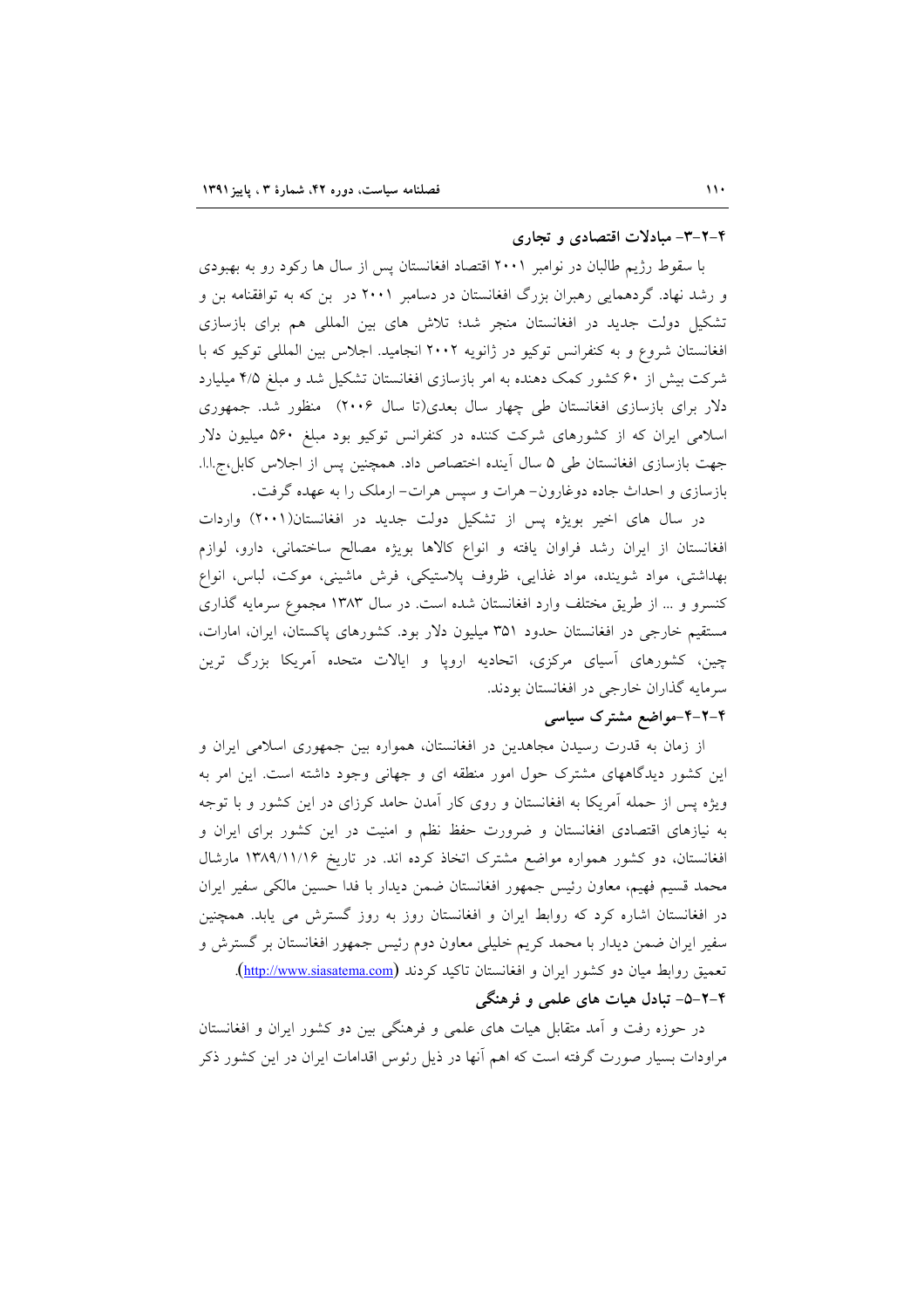شد. اینک ۱۵ هزار دانشجوی افغان با ترکیب مختلف مذهبی در ایران مشغول تحصیل هستند و شمار کل دانش آموختگان دانشگاهی افغان در ایران به افزون بر ۲۰ هزار تن می رسد. ۲۷۵ هزار دانش آموز افغان نیز در مدارس ایران در کنار ۵۰ هزار دانش آموز دیگر که از جمله اتباع غیر مجاز محسوب می شوند، تحصیل می کنند. طی سه سال گذشته ۱/۵ میلیون جلد کتاب به عنوان منابع علمی و دانشگاهی افغانستان بوسیله ایران توزیع شده است. در حال حاضر در ٧ دانشگاه افغانستان، اتاق ایران شناسی دایر شده است (علیخانی، http://www.inewsa.com:1388 ). در حال حاضر، تعداد ۱۶۷ نفر دانشجوی افغانی در دانشگاه تهران مشغول به تحصیل هستند که در این بین تعداد ۱۲ نفر از طریق آزمون سراسری، ۳۰ نفر بورسیه وزارت علوم و بقیه به صورت غیر بورسیه و یا با هزینه شخصی خود مشغول تحصیل شده اند (اداره امور دانشجویان خارجي دانشگاه تهران، ۱۳۹۰: مراجعه حضوري).

#### ۵- نتىجە

تغییر شرایط و مطرح شدن مولفه های جدید و تاثیر گذار در عرصه بین المللی باعث شده است تا کشورها برای پیشبرد هر چه بهتر منافع ملی خود ابزارها و سیاستهایی جدید تعریف و به کار ببرند. در واقع انقلاب ارتباطات و گسترش وسایل ارتباط جمعی از یک طرف و فعال شدن بازیگران غیردولتی مانند سازمان های غیردولتی، نهادهای مدنی و شرکت ها از سوی دیگربه نقش یافتن بیش از پیش افکار عمومی به عنوان یکی از ارکان مهم در تصمیمگیری های کشورها در حوزه های گوناگون منجر شده است. در این میان از جمله ابزارهای محوری در سیاست خارجی کشورها که فرض اصلی خود را بر اهمیت افکار عمومی بنا نهاده، دیپلماسی عمومی است. از سوی دیگر، بهره گیری از دیپلماسی عمومی در روابط بین کشورهایی که دارای اشتراکات تاریخی و تمدنی متعدی با یکدیگر هستند؛ از اهمیتی مضاعف برخوردار است.

جمهوری اسلامی ایران نیز با توجه به اصول انقلابی و اعتقادی خود همیشه رویکرد توجه به ملت ها و افکار عمومی جهانی را مدنظر داشته و در رابطه با کشور های افغانستان و تاجیکستان نیز از زمان شکل گیری دولت مرکزی واحد در این کشورها همواره با اقدامات متعدد درصدد تامین منافع ملی خود از رهگذر افکار عمومی کشورهای هدف بوده است. به گونه ای که بکارگیری دیپلماسی عمومی در روابط ایران و این کشورها توانسته است تاثیراتی مثبت بر سطوح چهارگانه روابط- سیاسی، اقتصادی، فرهنگی و اجتماعی- با آنها داشته باشد. در این پژوهش تلاش شد این تاثیرات مثبت با محور قرار دادن پنج شاخص برقراری روابط دیپلماتیک، رفت و آمد متقابل هیات های سیاسی، مواضع مشترک سیاسی، مبادلات اقتصادی و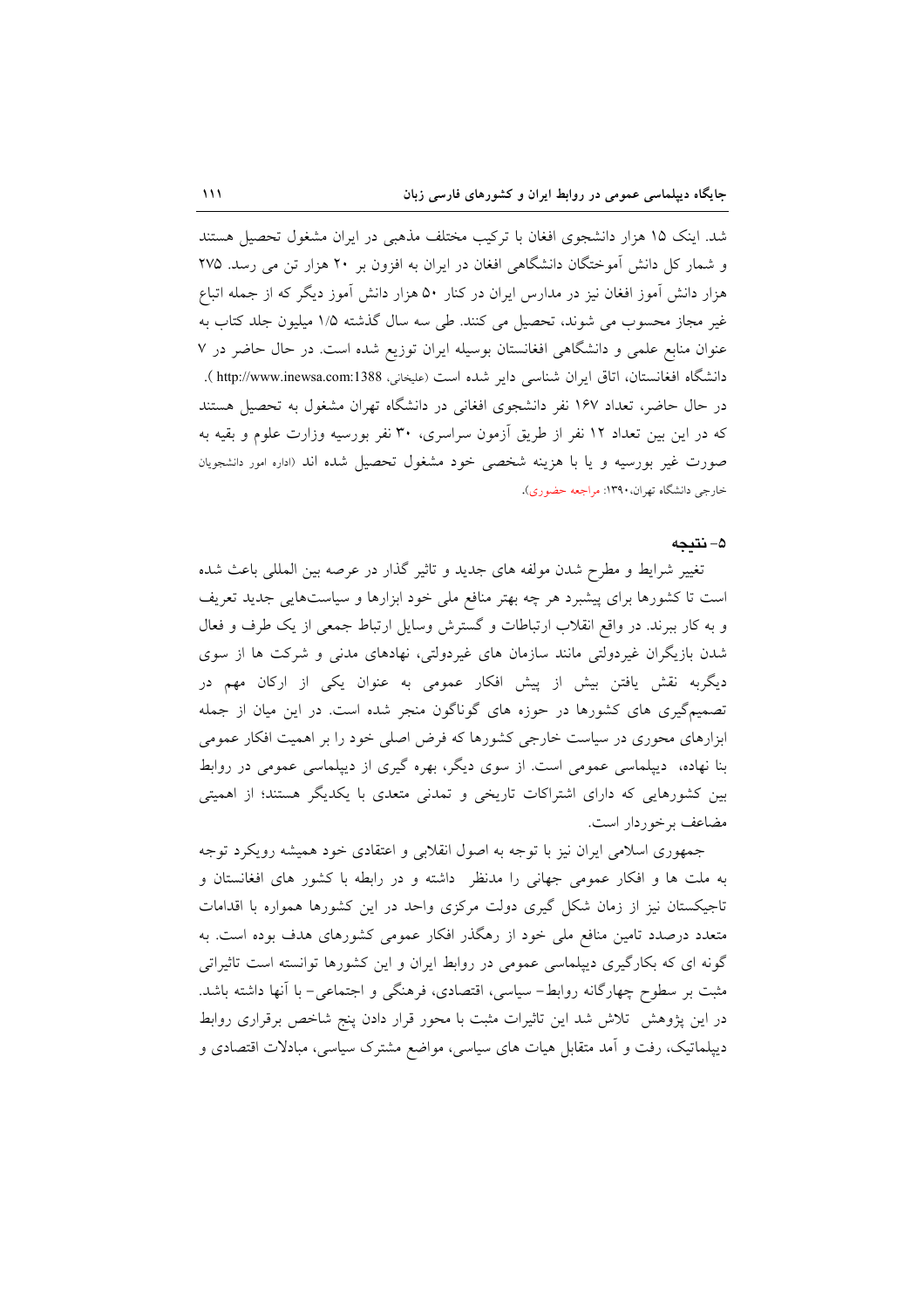تجاری و رفت و اَمد متقابل هیات های علمی و فرهنگی مورد بررسی قرار گیرد. لذا ملاحظه می شود که با توجه به تفاوت نظام های سیاسی حاکم بر دو کشور افغانستان و تاجیکستان با ایران، همواره این دیپلماسی عمومی ایران بوده است که مانع قطع کامل این روابط گردیده و حتی سیر صعودی روابط را نیز باعث شده است. هر چند نباید تمامی این موارد را معلول اقدامات برنامه ریزی شده ایران دانست؛ کما اینکه بخش اعظم این موفقیت مدیون بستر مساعد این کشورها و پیوندهای تاریخی، جغرافیایی، تمدنی، فرهنگی، مذهبی و … بین ایران و این کشورها بوده است.

#### منابع و مآخذ:

#### الف. فارسي:

- ۱. آشنا،حسام الدین.(۱۳۸۳)، «فرهنگ،ار**تباطات و سیاست خارجی؛ارائه مدلی برای دیپلماسی عمومی»**.دانش سیاسی،شماره ٢١، بهار.
- ۲.اصغریان کاری،زینب.(۱۳۸۹)، «**دیبلماسی فرهنگی جمهوری اسلامی ایران در آسیای میانــه**».دانــشکده علــوم اقتــصادی و سیاسی دانشگاه شهید بهشتی.

۳. مراجعه به <mark>اداره امور دانشجویان خارجی دانشگاه تهران</mark>،خردادماه ۱۳۹۰، مراجعه حضوری.

۴.بیکی،مهدی.(۱۳۸۹)، قدرت نرم جمهوری اسلامی ایران؛مطالعه موردی لبنان ،تهران: دانشگاه امام صادق(ع). ۵.بیات،فرهاد.(۱۳۸۹)، مناسبات و اسناد فرهنگی جمهوری اسلامی ایران.جلد اول:نهادها و مراکــز فرهنگــی،تهــران: مرکــز اسناد و تاریخ دیپلماسی،مرکز چاپ و انتشارات وزارت امور خارجه.

۶ـ-----------(۱۳۶۵)،**روابط فرهنگی ایران با سایر کشورها**،تهران:وزارت امور خارجه،اداره روابط فرهنگی و بورس ها.

۷.پور احمدی،حسین و جمعی از نویسندگان.(۱۳۸۸)، **دیپلماسی نوین،جستارهایی در سیاست خارجی جمهـوری اسـلامی** ايوان، تهران:دفتر مطالعات سياسي وبين المللي.

۸حسن نیا،سید محسن.(۱۳۷۵)، «**نقش فرهنگ در روابط ایران با تاجیکستان**».دانــشکده حقــوق و علــوم سیاســی دانــشگاه تهران،۷۶–۱۳۷۵.

۹.دهقانی فیروزآبادی،سید جلال.(۱۳۸۸)، **سیاست خارجی جمهوری اسلامی ایران**،تهران:سمت.

- ۱۰.داداندیش،پروانــه و احدی،افــسانه.(۱۳۹۰)، «جایگــاه دیپلماســی عمــومی در سیاســت خــارجی جمهــوری اســلامی ايران».فصلنامه روابط خارجي،سال سوم،شماره اول،صص ١٧٣-١٤٣.
- ۰۱۱.دیپلماسی ایرانی.(۱۳۹۰).« بگومگوهای هیات افغانی با مسئولان ایرانی»،قابـل دسترسـی در تـاریخ ۱۱ مـرداد ۱۳۹۰ ،بـه http://www.irdiplomacy.ir/fa/news/58/bodyview/15035 آدرس:
- ۱۲.رسولیان،قهار.(۱۳۸۲)، **نگاهی به روابط فرهنگی ایران و تاجیکستان**، دوشـنبه: انتـشارات سـازمان فرهنـگ و ارتباطـات اسلامى.
- ۱۳.سکوت، محمد رضا.(۱۳۷۲)،اموا**ضع سیاسی متقابل ایران و تاجیکستان**».تهران: دانشکده علوم سیاسی و معارف اسـلامی دانشگاه امام صادق(ع).

۱۴.طنین،ظاهر (۱۳۸۴)، افغانستان در قرن بیستم ۱۹۹۶–۱۹۰۰،تهران:عرفان.

۱۵.گفتگو با سید وحید ظهوری حسینی،رئیس بنیاد علمی- فرهنگی کوثر(افغانستان)در تاریخ ۱۳۹۰/۰۳/۲۳.